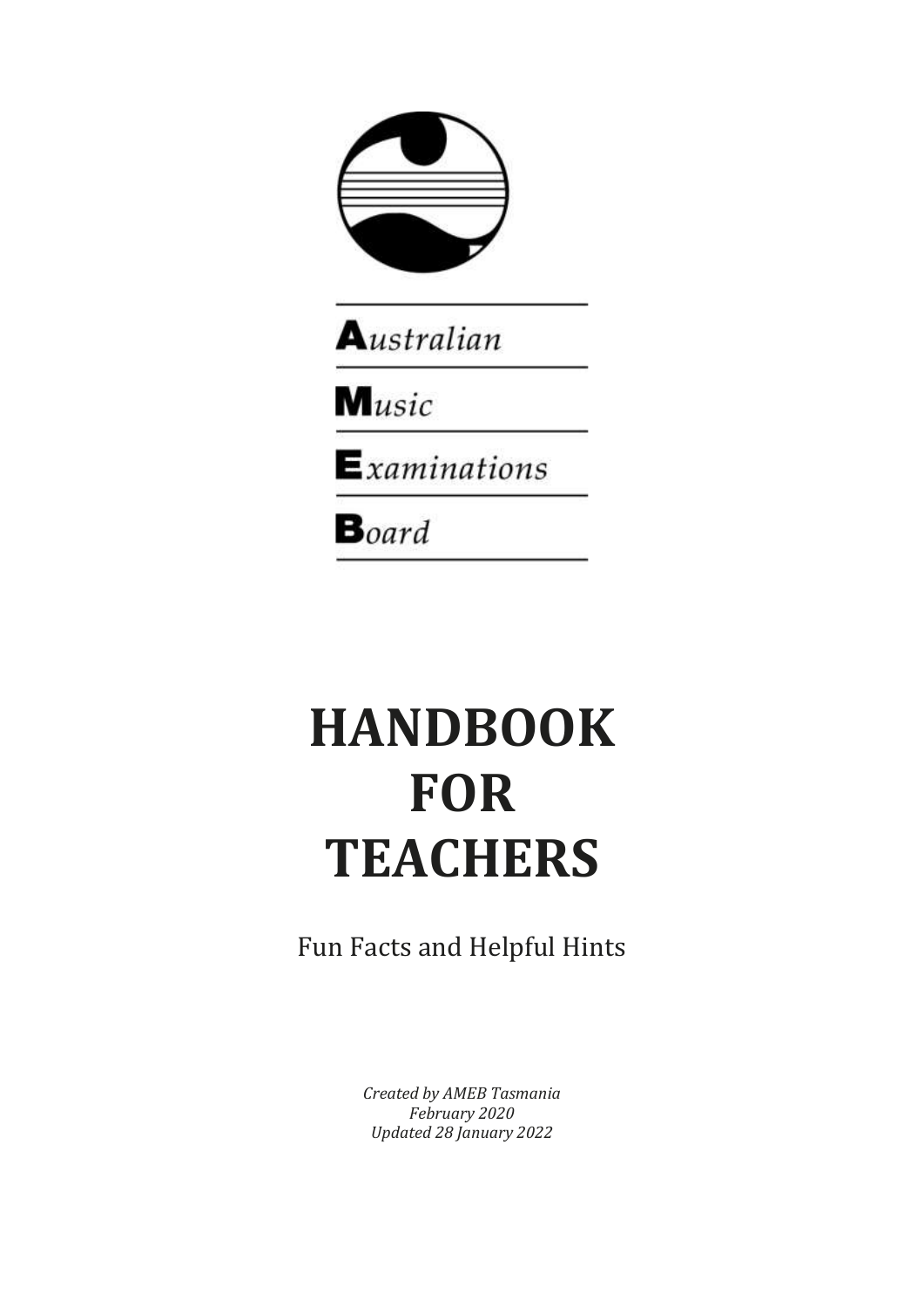# **Australian Music Examinations Board**

## <span id="page-1-0"></span>**CONTENTS**

## <span id="page-1-1"></span>**GET IN TOUCH**

| AMEB Tasmania |                     | <b>AMEB</b> Federal Office |                    |  |
|---------------|---------------------|----------------------------|--------------------|--|
| Phone         | 03 6226 7337        | Phone                      | 1300 725 709       |  |
| Email         | infotas@ameb.edu.au | Email                      | online@ameb.edu.au |  |
| Website       | utas.edu.au/ameb    | Website                    | ameb.edu.au        |  |
| Office        | 37 Hunter Street    | Post                       | PO Box 12168       |  |
|               | Hobart TAS 7000     |                            | A'Beckett Street   |  |
| Post          | Private Bag 57      |                            | Melbourne VIC 8006 |  |
|               | Hobart TAS 7001     |                            |                    |  |

Please note that our AMEB Tasmania office building remains closed to public for the time being due to the pandemic. Please reach out via phone or email - we're here to help.

## <span id="page-1-2"></span>**DISCLAIMER**

This publication is intended as a guide to AMEB exams in Tasmania and is to be used as a teaching resource. It is complementary to the current AMEB Syllabuses and should not be used in place of it.

Information is correct at time of printing. Please refer to the AMEB Tasmania website for any updates, changes or corrections - utas.edu.au/ameb.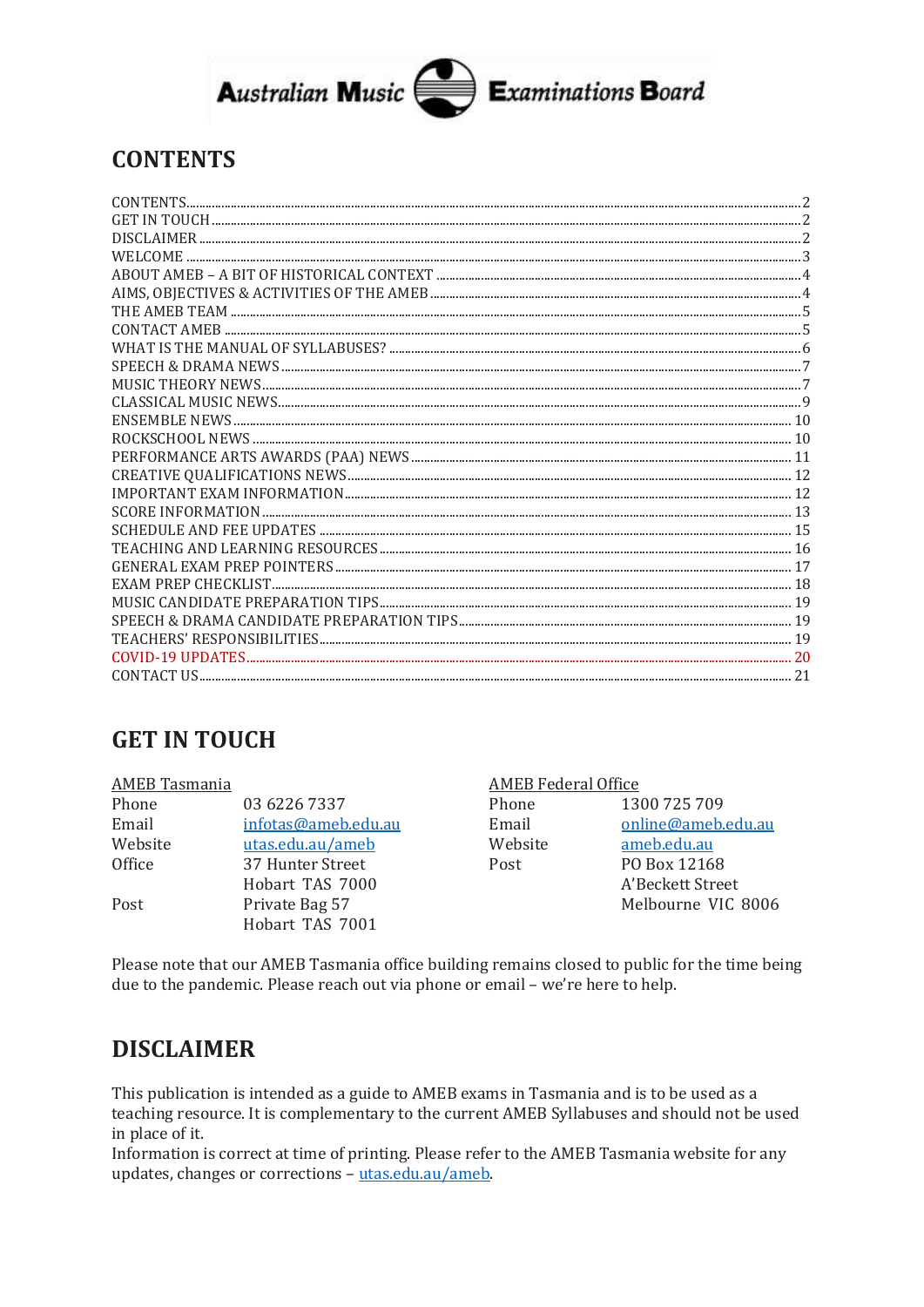

### <span id="page-2-0"></span>**WELCOME**

Welcome to the Teachers' Handbook for AMEB Tasmania. This resource is for teachers across the state, emerging to established, and familiar to undiscovered with AMEB. You will find in this document information about the support we provide to teachers and students of all levels, as well as syllabus updates, and an overview of all that we offer across music, speech and drama, dance, and performing arts education and accreditation.

The pandemic continues to present challenges that we will continue to face for some time. We aim to ensure ongoing exam opportunities for your students and are working to return to as much normality as the situation permits. Pandemic-specific information has been included in this edition, denoted in maroon but please ensure you read up on our Pandemic Processes and other updates as they come to hand – the situation continues to be in somewhat of a flux!

We have some exciting new syllabuses available in 2022, including the revised and refreshed syllabus for Violin, new repertoire for Rockschool Vocals, as well as new technical work for *Piano for Leisure*. We continue to refine and expand Recorded Exam options for those who still need to avoid exam venues. Rockschool Performance Arts Awards have now landed, and we'll soon be offering a new suite of exams under the banner of Rockschool Creative Qualifications for students who are looking to learn and develop their techniques in Vlogging and Podcasting.

Speech and Drama syllabuses continue to be a fantastic resource for developing thespians, orators, and those general life-skills of confidence and presentation. There are now two new syllabuses to consider – Rockschool Acting and Rockschool Screen Acting. All five syllabuses offer something slightly different so there's sure to be something that will match the goals and aspirations of your students.

Our Theory exams are almost fully online now, increasing accessibility and convenience to take them at any time, from anywhere. All theory exams for all syllabuses, at all grades (except Diplomas) are now available through SCORE. Diplomas and Theory of Music exams can still be done with pencil and paper, and at a time that suits your teaching studio. We have plenty of information on our website for the process involved, minimum numbers, venue and supervision requirements, and so on so please have a look out for Paper-Based Theory Exams if you're keen.

We've been doing a lot of work on SCORE, and will be launching some very exciting changes later this year. These will include a unique ID feature to enable you to link parents to an enrolment (and vice versa), a total facelift (no more beige!) and a much more streamlined and user-friendly interface. To get all of these new things up and running, there will be a short, oneweek closure of SCORE but don't worry – you won't lose any details, enrolments, history or anything. And we'll get you more details in plenty of time so you know what to expect.

A personal thanks to all of you for working with us to get so many exams back on track last year. It was so wonderful to see so many happy young faces and to feel the support across the community. The team and I are so excited to be forging ahead with this year's plans.

I encourage you to stay in touch. Explore our websites, connect with our socials, read our ENews but, most importantly, reach out if there's something we can help with. We offer our support to our community of arts learners and educators. Please stay safe, healthy, connected, and with an abundance of music and artistic flair. We look forward to seeing you and your students soon!

All very best wishes, Michelle Forbes State Manager, AMEB Tasmania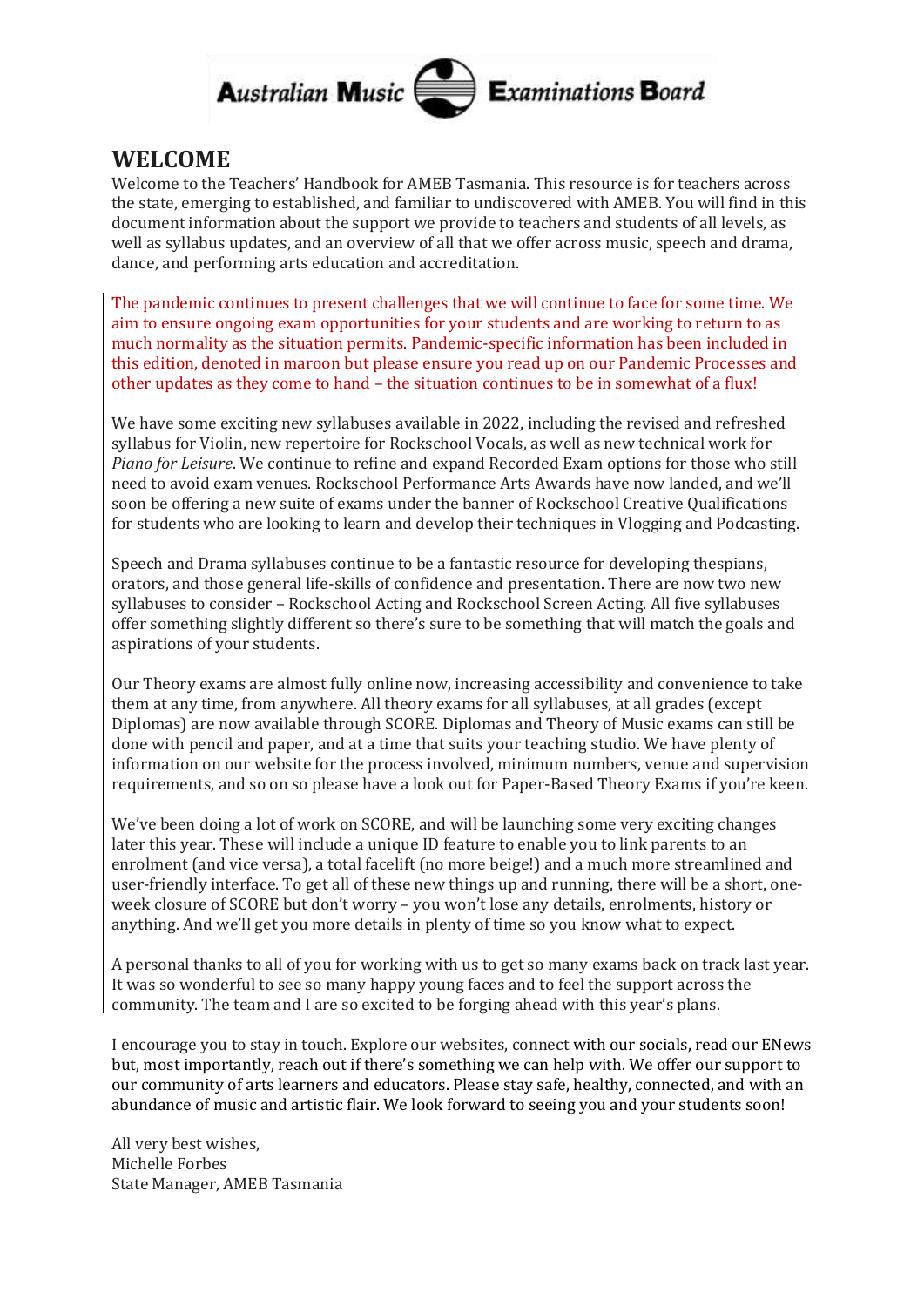

## <span id="page-3-0"></span>**ABOUT AMEB – A BIT OF HISTORICAL CONTEXT**

Programs of music exams were initiated in Australia in 1887 by the University of Adelaide and in 1901 by the University of Melbourne, with other states soon to follow. Subsequently the Australian Music Exams Board (AMEB) emerged in 1918 as a national body with the purpose of providing graded assessments for achievement in music.

We aim to offer a whole suite of exam options that have been developed to stay fresh and relevant to the different ways students learn and achieve. Syllabuses have now expanded to include Speech and Drama, Contemporary Music, Musical Theatre, and Dance.

AMEB Syllabuses provide a tiered learning structure aimed at examinable criteria. That criteria is designed to support the wholistic development of aspiring artists. This includes relevant styles and genres, general knowledge, and technical skills.

The Tasmanian office has a terrific relationship with the University of Tasmania – our state founding body. We continue to be supported by a grant provided by the Minister for Education, which is administered by UTAS. In 2018, the state branch became part of the Federal AMEB Ltd and now has access to even greater resources and support for our community.

Based in the Hobart office, Kirsty Whittaker (Exams Coordinator) and Michelle Forbes (State Manager) work to deliver exams across Tasmania and support teachers and learners in their pursuit of quality arts education.

## <span id="page-3-1"></span>**AIMS, OBJECTIVES & ACTIVITIES OF THE AMEB**

| <b>Our values</b> |                   |            |           |                   |
|-------------------|-------------------|------------|-----------|-------------------|
| <b>Inclusion</b>  | <b>Excellence</b> | Leadership | Community | <b>Creativity</b> |

AMEB is primarily an examining body in the fields of music, speech and drama, and the performing arts. Through an Australia-wide (and now international) system of accredited exams, AMEB aims to develop arts education by promoting the highest possible levels of attainment in examining and teaching.

The AMEB system is designed to provide the means and incentives for raising standards of proficiency, and to support and encourage teachers and institutions across arts education.

Further to exams, we are also involved in a range of related activities, including publishing, special research projects, nation-wide inclusive activities, and the development of new and revised syllabuses based on evolving educational principles and practices.

Through our ongoing relationship with University of Tasmania, we work to link the community of teachers and candidates to the influence and expertise of the UTAS School of Creative Arts and Media.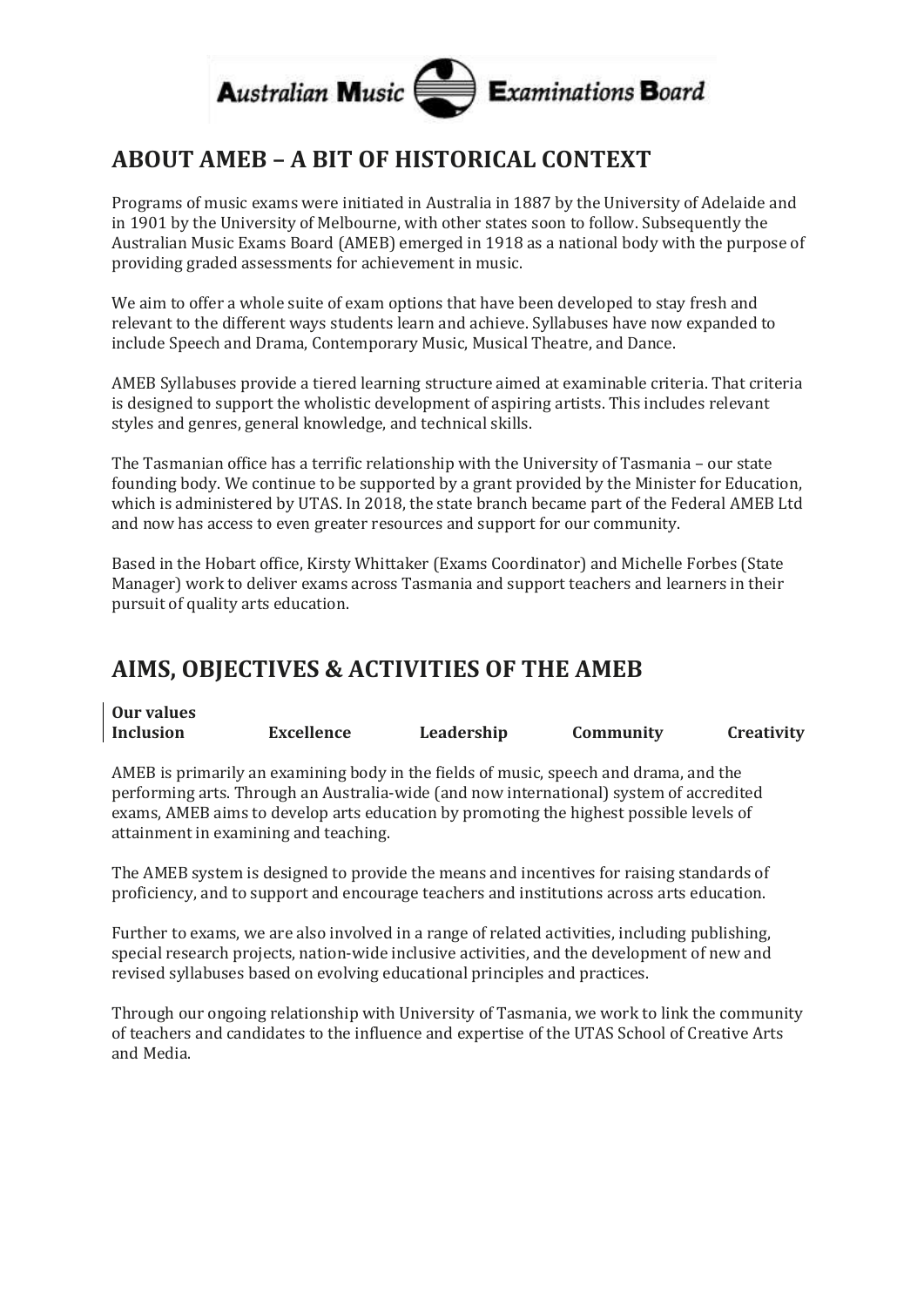

## <span id="page-4-0"></span>**THE AMEB TEAM**

For your exams, you'll have regular contact with the AMEB Tasmania team, Kirsty Whittaker (Exams Coordinator) and Michelle Forbes (State Manager). We're here to help, whether that be to provide technical assistance with enrolments, advice about a Syllabus, or just a curiosity about how exams "work".

Our team of Examiners are experts in their field across both performance and teaching. They are all specialists in their field, offering a unique assessment experience unlike other examining bodies. They are trained to provide an assessment against our national AMEB accreditation standards and thoroughly enjoy hearing young artists perform at their best.

On the day of exams, you'll also meet our Exam Supervisors – a team of dedicated, supportive, kind, and welcoming individuals who attend exams to support the flow of the day and assist candidates to feel at ease with the process.

The Federal Team are based in Melbourne and include our CEO, Bernard Depasquale, Head of Examining, Fiona Seers, Head of Theory, Andrew Raiskums, and lots of other terrific people who look after syllabus revisions, finance and payroll, IT support and SCORE development, customer service, marketing, and so many things.

## <span id="page-4-1"></span>**CONTACT AMEB**

We welcome you to get in touch but we do recommend starting with our website as we've worked hard to include lots of the details you're likely to be searching for. If you can't find it there, we are here to help. We are on hand to provide information about syllabuses, and enrolment support. Essentially, the Tassie office administers all Tasmanian exams.

If you'd like assistance with the online shop, or technical support with online Theory exams, our Federal team are the best people to speak to. The Federal team includes the syllabus department and our SCORE development team, who are best equipped to help you with those areas. Our online platforms also feature a help desk and FAQs to help you trouble shoot.

#### **Where are we?**

Our Tasmanian office can be found in the UTAS Centre for the Arts at 37 Hunter Street (office 115). During the Pandemic, our building (along with most of UTAS) remains closed to the public. We encourage you to reach out as we can still be contacted by phone or email.

#### **Where are the exams?**

We hold exams in both the north and south of the State, with main exam centres across Hobart, Launceston, Devonport, and Burnie. We also offer bonus brass sessions in Ulverstone and Candidates can now undertake Recorded Exams if they can't make it to a physical location. In addition to our regular venues (and thanks to our supporters for making these available!), we offer the flexibility to examine students within personal teaching studios – just get in touch if that's of interest.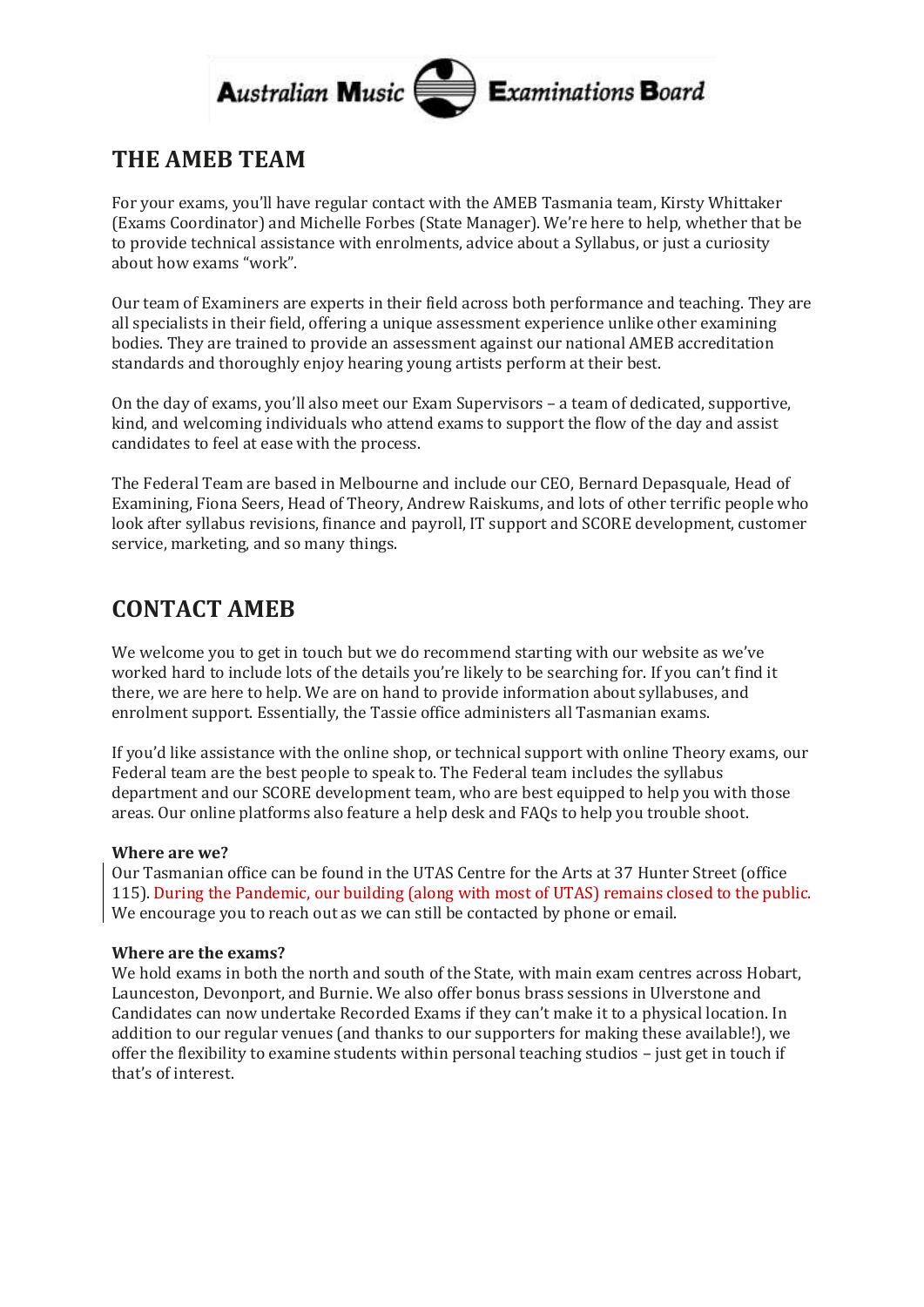

## <span id="page-5-0"></span>**WHAT IS THE MANUAL OF SYLLABUSES?**

It's your one-stop-shop, your go-to place to find out about what you need to prepare for an exam. We have a few different Manuals that are collations of the individual Syllabuses for each genre:

#### **Music Manual of Syllabuses**

This includes all "classical" practical and theory exams for instruments and voices. You can purchase the book, a PDF version, or select PDF sections of the full manual from the online shop through the AMEB Federal website.

Some syllabuses, such as Accordion, exist only as separate, downloadable publications.

#### **Individual syllabuses**

Accordion and Ensemble syllabuses are digitally published separately to the Music Manual. And did you know that you can buy select sections of the full manual for either individual instruments or the family of syllabuses? These digital reductions are fantastic for the teacher on the go and are available from the AMEB Online Shop.

#### **Rockschool syllabuses**

Each instrument has its own free, downloadable syllabus. There are additional, separate resources, such as for Free Choice, Diplomas, and Popular Music Theory. These are available from our AMEB Federal Rockschool website.

#### **PAA syllabuses**

These are also free to download from our AMEB Federal Rockschool website. Other free resources are in abundance with demos, tracks and teaching tools available for most syllabuses.

#### **Creative Qualifications syllabuses**

Being another Rockschool suite of exams, these are also free to download.

#### **Speech & Drama Manual of Syllabuses**

This includes all practical and theory exams for the Speech & Drama Syllabuses: Speech and Performance, Drama and Communication, and Voice and Communication. This document can also be obtained as a PDF download from the online shop through the AMEB Federal website.

#### **Navigating your Manual**

The Manual is the book that collates all the individual, instrument/specialty-specific Syllabuses. It also includes all of the regulations and important information that relates to all syllabuses and exams. We recommend you read this general information at the beginning of each manual. This section includes information that is relevant to all syllabuses contained therein and may not be reiterated under each instrument or specialisation. There are important things like additional Theory requirements for senior grades, the general expectations of musicianship for each level, non-performance exam aspects such as General Knowledge, accreditation processes, exam procedures, additional reference material and lots of other useful things.

The main chapters then go into detail for each specialisation. This starts with a general overview of that specialisation before breaking down what must be prepared for each level and then each grade. For almost all Syllabuses, you'll find a list of required works to choose from – this is a great resource if you're looking for new repertoire inspiration for your students.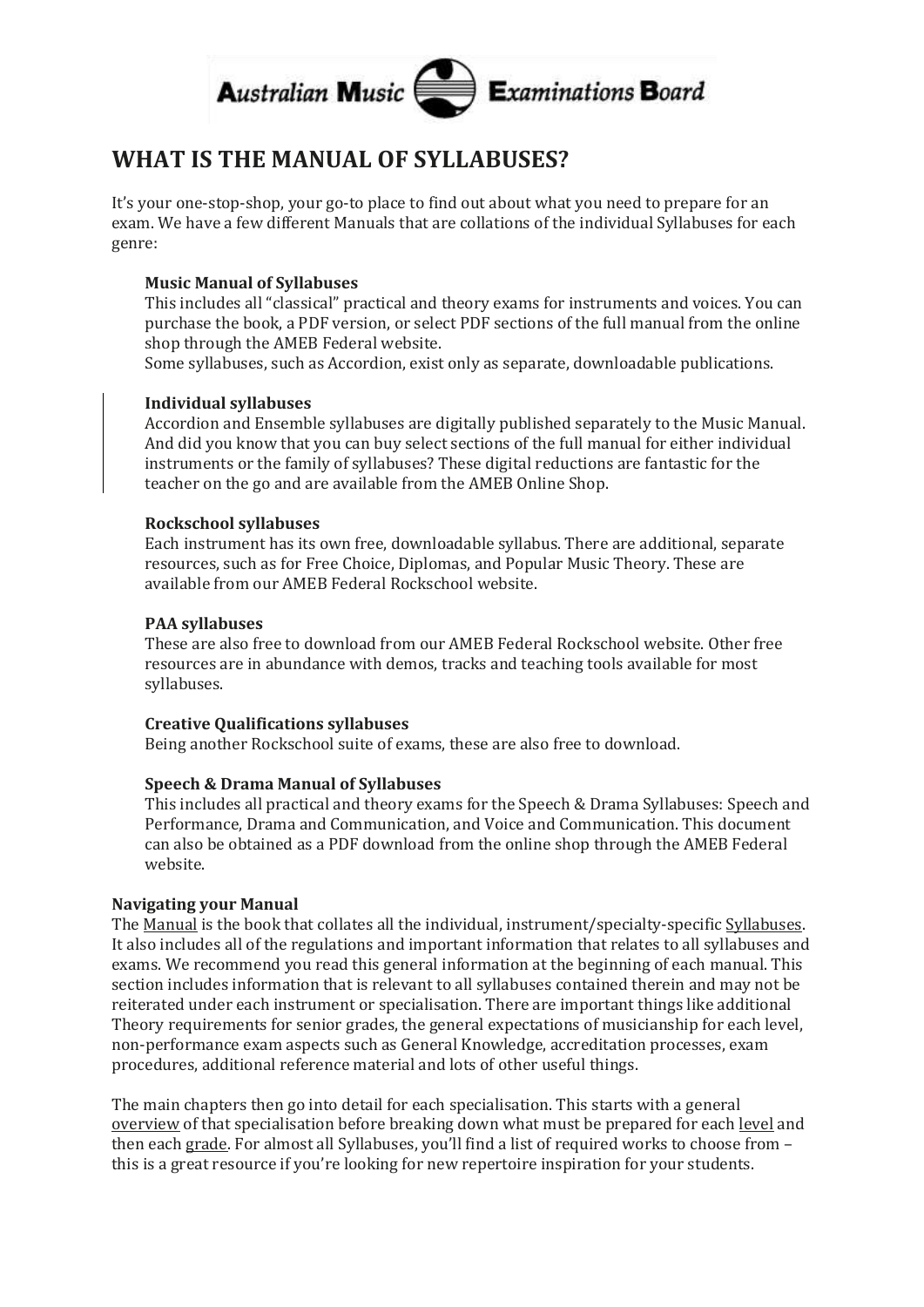

Don't forget to double check which exam type you're looking at – Syllabuses such as Comprehensive vs Repertoire (music) will have slightly different requirements and it's important that you don't overlook preparing your student for a component of the exam.

**Fun fact:** a vertical line next to a paragraph is an indication that the information is new or amended.

The following sections provide an overview of some of the more significant changes in our syllabuses this year.

## <span id="page-6-0"></span>**SPEECH & DRAMA NEWS**

#### **Speech and Performance Theory**

All Theory exams are now available online. Online Exams use the same syllabus as the paperbased exams. The Phonetic Symbols are provided for candidates in all grades in online exams, unlike paper-based exams where they are provided in Grades 1 through 3 only. The Phonetic Symbols appear on a palette for Candidates to select from.

#### **Written Diploma Exams**

All ADPA, ASPA, LDPA, and LSPA Diploma Candidates are able to undertake their written exam at any time, subject to enrolling at least six weeks prior. The exam date, venue and supervision arrangements are negotiable and need to be agreed between the enroller and AMEB Tasmania.

All LDPA and LSPA Candidates are able to enrol for the Section III component at a time of their choice, subject to submitting their dissertation within six weeks of enrolling. A reminder that the dissertation topic requires approval by AMEB prior to its commencement. The Dissertation and any supportive evidence may be submitted in either digital or hard-copy format.

Similarly, APCA Candidates are able to enrol for the *Part Two: Written* component at a time of their choice, subject to submitting their folio within six weeks of enrolling. A reminder that the folio topic requires approval by the AMEB prior to its commencement.

From 2021, the Dissertation and any supportive evidence may be submitted in either digital or hard-copy format.

## <span id="page-6-1"></span>**MUSIC THEORY NEWS**

#### **Online Theory Exams**

All exams are now available online, with the exception of Diploma theory exams – these will continue to be taken as Paper-Based exams, as are Theory of Music exams. All others will be available only as Online Exams.

A reminder that we strongly recommend that smaller devices are not used for Online Exams as the screens may not provide the breadth of information needed to excel in your learning and assessment.

#### **Theory of Music**

The new Grade 4 Theory Course, including both the Online Course, and the integrated course and workbook, is now available. Both are fantastic resources for teachers and learners alike. And we've started working on Grade 5...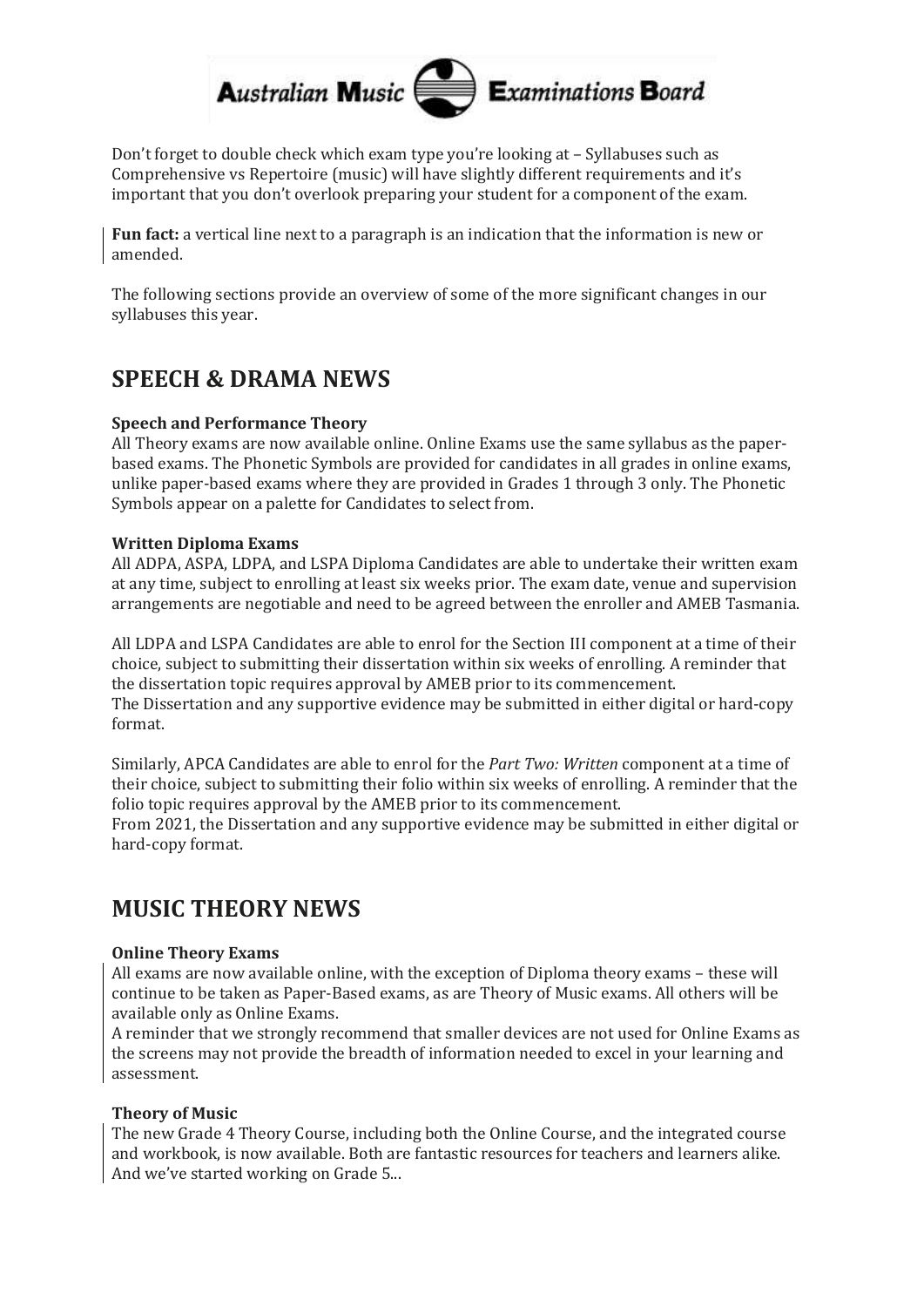

Online Theory Courses are a great learning tool in preparation for an exam. Courses provide lots of examples and practice questions and Online Exams offer unlimited practice exams until either you take your exam or the purchase expires.

#### **Online Exam extensions**

Once you purchase an exam, you have 12 months to complete it, with unlimited practices in between. We do recognise that unforeseen circumstances may arise before you manage to undertake your exam so you can now purchase an extension directly through SCORE, which will provide you with an extra 28 days before your exam expires.

#### **Popular Music Theory**

This syllabus is a great companion to the Rockschool contemporary music syllabuses. You can enrol and take your exam online at any time. Our AMEB Federal team administer these exams so please head to the website to find out more or enquire.

#### **Paper-Based Exams On Request**

Our suite of Online Theory Exams now supports learning any time, anywhere, any syllabus, at any grade. If you'd still prefer to do a paper-based Theory of Music exam, you can apply for your own exam day, at a time convenient to you.

This model allows you to host your own exam session in your school or studio, at a time of year that best suits your students. An On Request process has been developed to provide greater flexibility for teachers and learners, and in response to feedback and requests for more session dates.

Please note that Diploma Theory exams will only be available on the annual August date  $(17<sup>th</sup>$  in 2022).

Your Theory of Music Candidates may also undertake their exam on the August Diploma day or you can plan for much earlier or later in the year to fit the learning trajectory of your students.

We have set the minimum number of candidates to five, however individuals or studios with fewer candidates are encouraged to register and we'll aim to pair you with a local venue and host.

We're still working on how best to manage these On Request enrolments through SCORE so we're currently asking you to complete a separate application form to get us all the details we need. Once your exam day is confirmed, we'll pop everything into SCORE so that you can track your enrolments and their reports. You can also set up and manage your own venue in SCORE.

Please visit the AMEB Tasmania website for more details and the On Request registration form.

# **New Violin Series 10 Publications**

Available now at ameb.edu.au and at music retailers

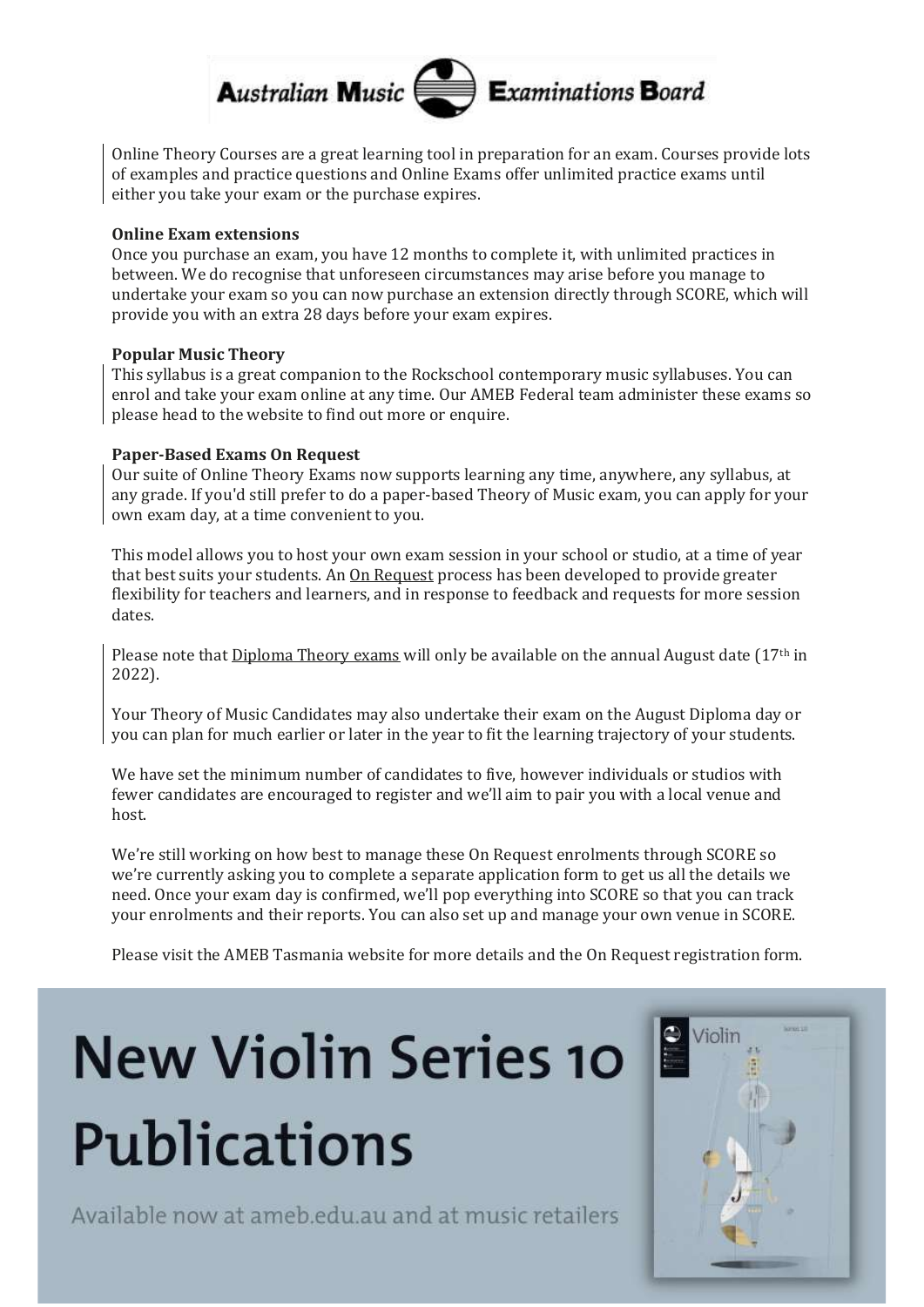

## <span id="page-8-0"></span>**CLASSICAL MUSIC NEWS**

#### **Syllabuses Currently under review**

- Viola
- Teaching

Want to contribute? Head to the AMEB Federal website to get involved – we value your input!

#### **Violin**

The new Violin syllabus is here, with completely overhauled Manual Lists to remove some of the less common and harder to source works, and bring in a heap of exciting new additions. Other than a comprehensive review of the Manual Lists, the new syllabus includes revised Technical Works to complement the Manual Lists, and has brand new publications to support students' learning including Grade books, recorded accompaniments, Technical work, Sight-reading, and brand new handbooks (which are also available as digital versions).

This new syllabus will be examined concurrently with the old version of the Violin Syllabus (last published in the 2021 Manual) until the end of 2023. It should be noted that candidates must prepare entirely one or the other syllabus and are not permitted to select elements of each.

#### **Horn**

The new Horn syllabus has been launched. The comprehensive review features new repertoire in the Manual Lists (plus a bit of a clean up), plus a revised set of Technical work and orchestral excerpts to match the new parameters of the syllabus.

Your students now have an even better pathway of learning with the new inclusions of Preliminary and Certificate of Performance exams. To support this syllabus, new publications are now available including Grade books, recorded accompaniments, Technical work & orchestral excerpts, and Sight-reading & transposition.

This new syllabus will be examined concurrently with the old version of the Horn Syllabus (last published in the 2021 Manual) until the end of 2023. It should be noted that candidates must prepare entirely one or the other syllabus and are not permitted to select elements of each.

#### **Piano For Leisure Technical Work**

The Technical work has now been revised to better align with the current Piano (2019+) syllabus. The 2022 syllabus (and onwards) now publishes a subset of technical work that Piano for Leisure Candidates must prepare for their Comprehensive exams (and would, of course benefit from learning for their Repertoire exams, too). The Manual Lists remain unchanged (excepting corrections).

This new syllabus will be examined concurrently with the old version of the Piano for Leisure Syllabus (Technical work last published in the 2021 Manual) until the end of 2023. It should be noted that candidates must prepare entirely one or the other set of Technical work and are not permitted to select elements of each.

#### **Lower Brass: Trombone, Bass Trombone, Euphonium**

Following the recent release of the new Technical work and orchestral excerpts, new Grade books have just been added to the list of available resources for Level 1 exams. There's also a new sight-reading book that aligns with the revised TW – this includes exercises for Bass Trombone, Level 2. Candidates can now enrol in a Certificate of Performance exam to help with their pathway to Level 3 exams.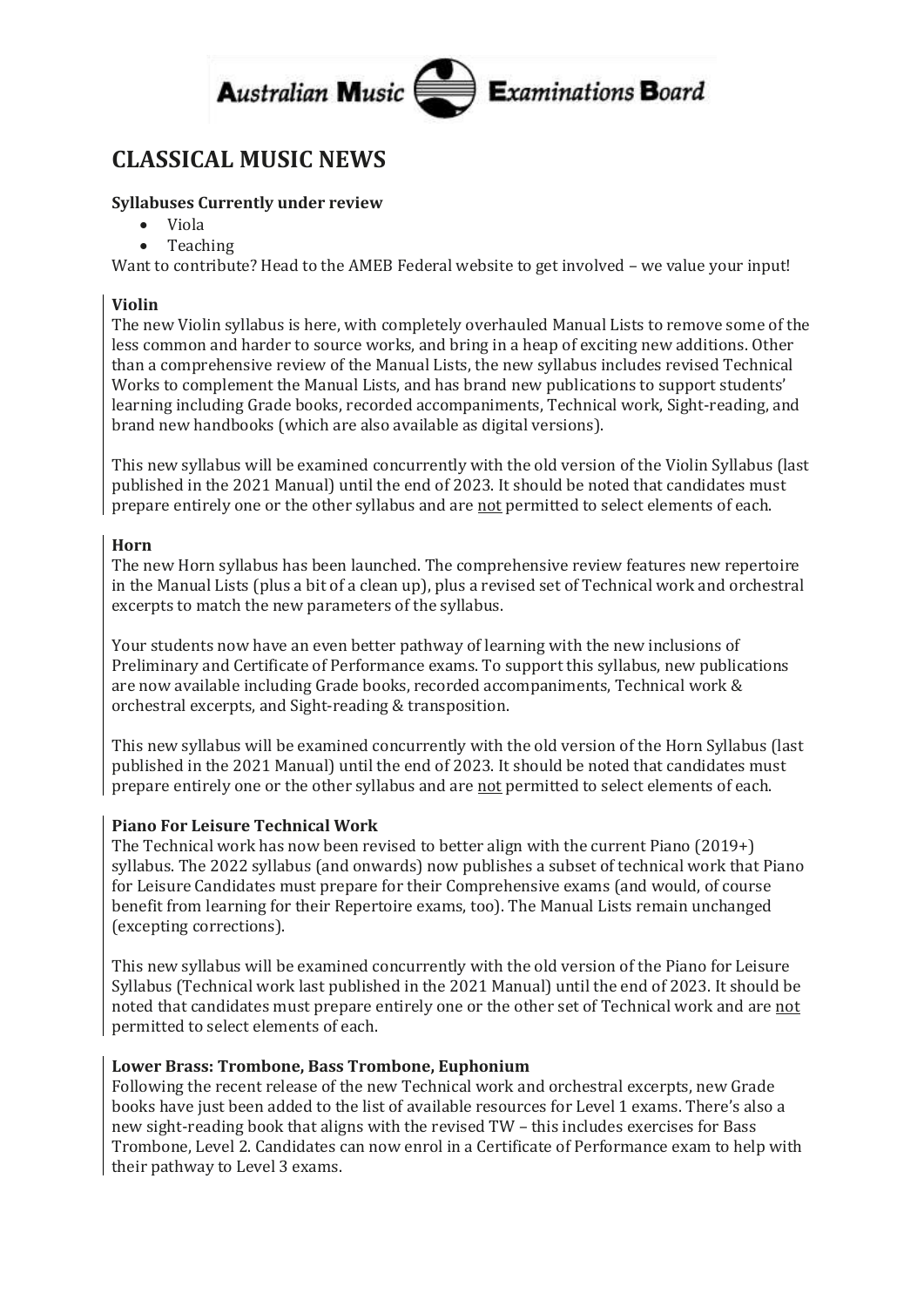

#### **Comprehensive and Repertoire exam options**

A repertoire-only exam option was introduced in 2019 and has now expanded to included all syllabuses (except Band). To differentiate the two exam options, the traditional exam familiar to most teachers and candidates is now known as the Comprehensive exam. Repertoire exams allow candidates to present a program comprised only of repertoire, using works selected from the AMEB Syllabus Lists along with an Own Choice option. There are no Technical Work, General Knowledge, Aural Test or Sight Reading requirements for a Repertoire exam, however these tests will continue to be components of the Comprehensive format.

#### **Trumpet withdrawal**

The introductory overlap has now concluded and only the "new" (ongoing) syllabus will be available for enrolment. Please ensure you are referring to a Manual from 2020 onwards (and it's always best to have the most up to date version to hand).

## <span id="page-9-0"></span>**ENSEMBLE NEWS**

#### **Recorded Exams**

Ensemble exams may be undertaken as Recorded Exams. This was introduced as a temporary solution for pandemic purposes but may also assist schools in keeping costs down, such as an exam excursion may create.

#### **Choirs**

While it is not explicitly stated, choirs are very welcome to undertake the ensemble exam. No repertoire is provided but please ensure all selected works adhere to syllabus requirements.

## <span id="page-9-1"></span>**ROCKSCHOOL NEWS**

#### **Vocals**

The new Vocals Syllabus is here. It includes a newly added Debut grade, and a complete overhaul of repertoire, which has removed the gender split.

Both old and new syllabuses will be examinable until the end of 2022, after which only the new (2021+) syllabus will be available. It should be noted that candidates must prepare entirely one or the other syllabus and are not permitted to select elements of each.

#### **Ukulele**

The old Ukulele syllabus has now been withdrawn. Candidates must prepare their exam material from the 2021+ syllabus.

A reminder that the current syllabus has expanded grades available, including everything from Debut to Grade 8. Both Grade and Performance Certificate are available as face-to-face and Video exams.

#### **Backing tracks and accompaniment**

Rockschool Candidates will now be allowed to work with a live accompanist in their exam. The report criteria of "sync" will remain as an examinable areas but it will evolve to include the Candidate's ability to maintain pulse and work with their associate artist.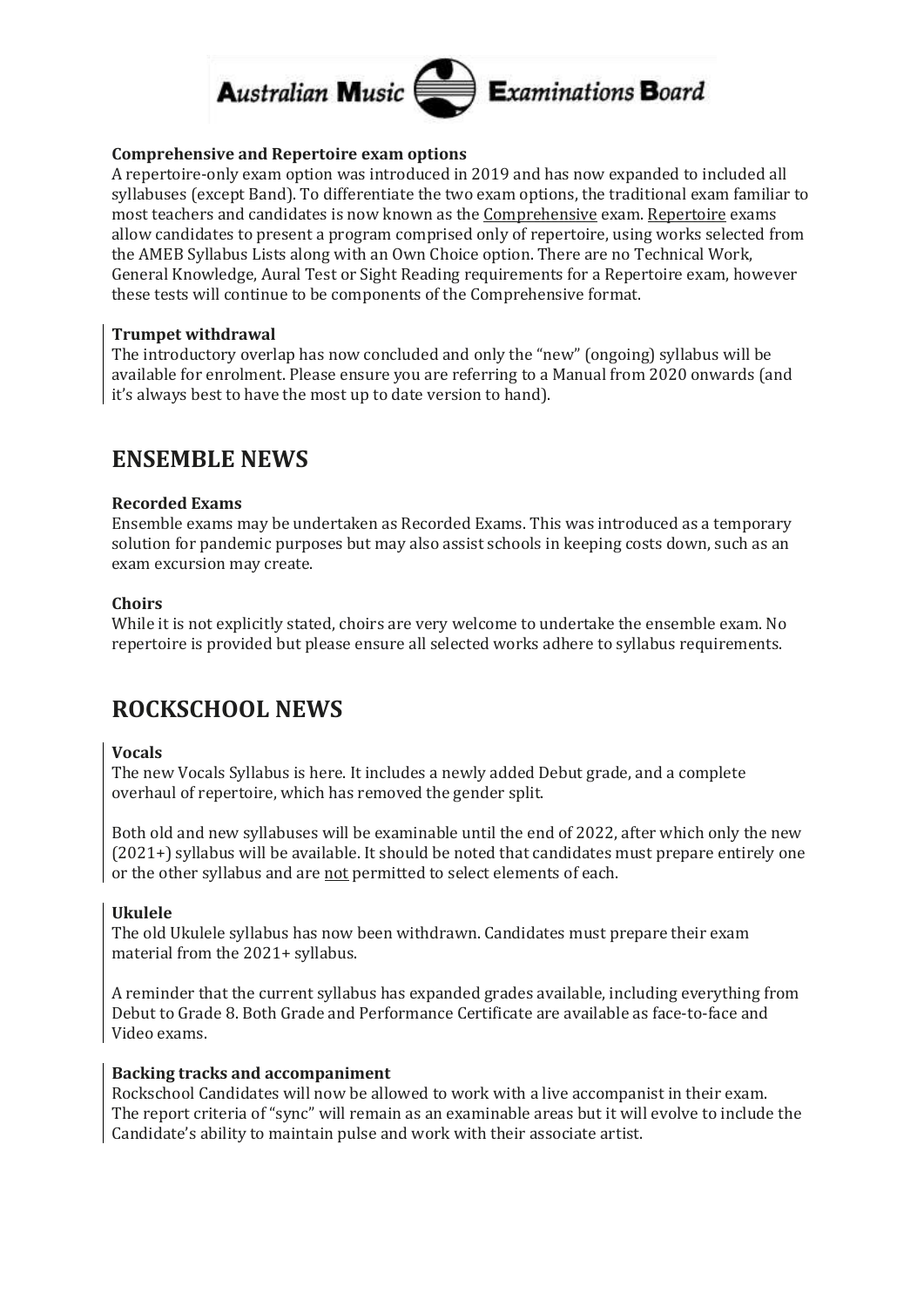

#### **Performance Diplomas**

The old Performance Diplomas have now been withdrawn. But the new Professional Diplomas are an exciting alternative, being available in three streams: Performance, Teaching, and Creative Enterprise. They're available year-round and study is self-paced and online. You get to choose from a bunch of great elective subjects, and can do an exam at Associate or Licentiate levels.

## <span id="page-10-0"></span>**PERFORMANCE ARTS AWARDS (PAA) NEWS**

PAA exams area available in Jazz Dance, Street Dance, and Musical Theatre. And we've just added Acting and Screen Acting to the offering!

Syllabuses are free to download from th[e Federal PAA website](https://rockschool.ameb.edu.au/paa/) and no teacher registrations are required. Resources online also include tracks and examples of steps.

These exams are great for schools and studios as the Examiner comes to you and can assess all your students in the one performance. This can be a studio (internal) show for the Examiner alone, or during of your fully-staged performance. The former is recommended as the Examiner does require the ability to ask for a section to be repeated but, if your audience is willing to see more of your production, that's totally fine!

These exams are administered by the AMEB Federal Office so please contact our team there for more information and to enrol.

#### **Musical Theatre**

The Musical Theatre Syllabus differs from our existing Voice exams in that it assesses the "triple threat": singing, dancing, and acting.

#### **Acting and Screen Acting**

If you're familiar with our Speech & Drama syllabuses, you'll probably want to check these out. They are something new and different again so you now have even more avenues to support your students' learning goals. With Acting, you'll focus on bringing a scene to life and exams can be taken solo, or in groups of two or three. Screen Acting, as the name suggests focuses on acting to camera and includes the industry-specific elements of working with framing and technical equipment. These exams can be taken individually or in pairs.

All PAA exams are administered by our AMEB Federal team and can be enrolled at any time. Please head to our website or get in touch to find out more.

Our **AMEB [Online Shop](https://www.ameb.edu.au/)** has many great resources and publications including:

- grade books
- technical workbooks
- recordings and handbooks
- aural and sight-reading books
- Manual of Syllabuses
- accompaniment CDs
- theory analysis and resources
- practice exams

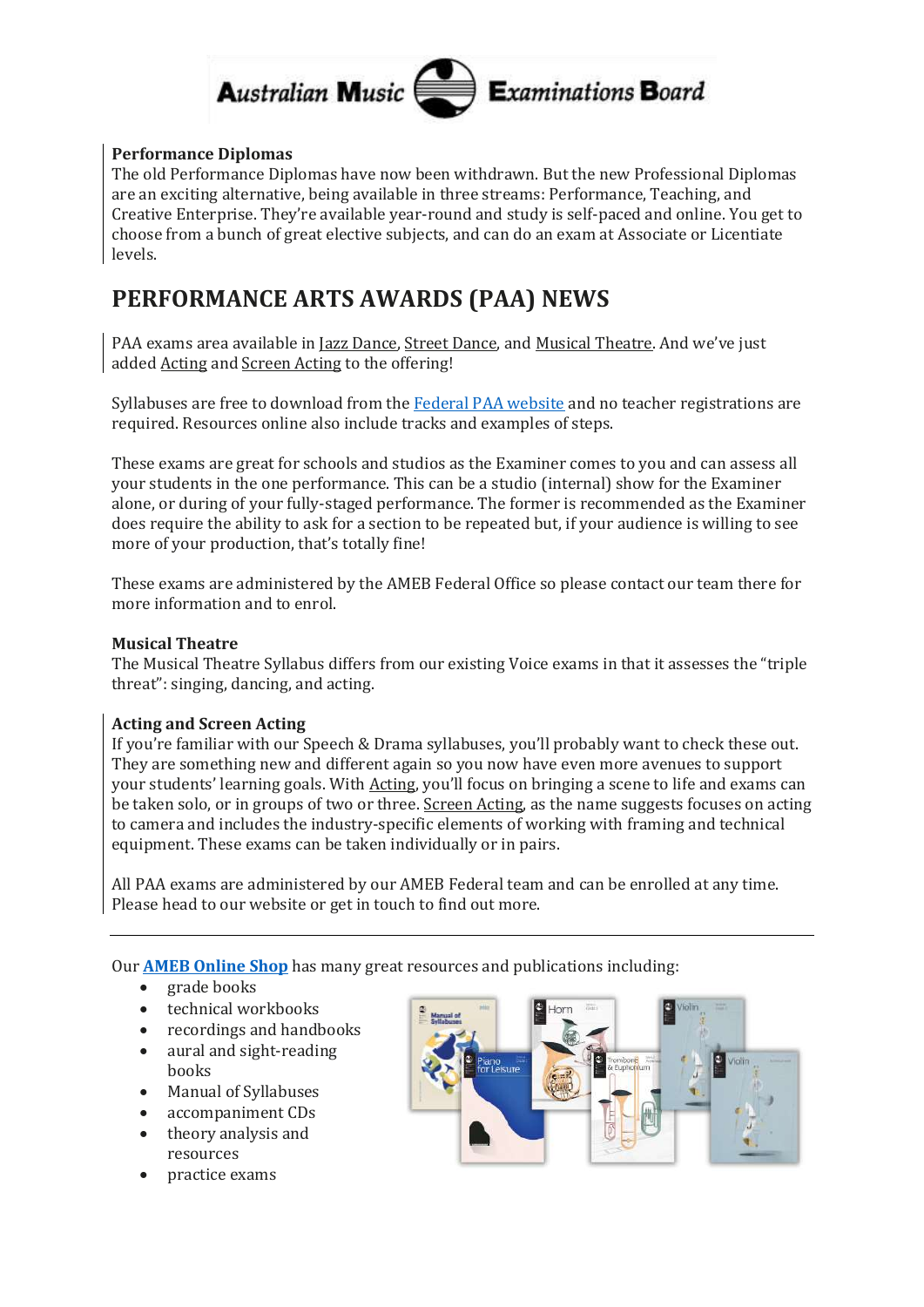

## <span id="page-11-0"></span>**CREATIVE QUALIFICATIONS NEWS**

As part of our ongoing partnership with the Rockschool publishers (RSLAwards UK), we now have a brand new stream of exams and qualifications under the umbrella of Creative Qualifications. The inaugural syllabuses support exams in Vlogging and Podcasting. You'll see these appear in SCORE and elsewhere under the title of "Media".

All of these exams are fully online and can be enrolled and completed at any time. Exams include a portfolio of work, plus an accompanying reflection. Syllabuses are free to download and super flexible to engage and support any student. With topics to suit any individual taste, it makes for a very handy format for classroom assignments.

These exams will be administered by the AMEB Federal Office so please contact our team there for more information and to enrol.

## <span id="page-11-1"></span>**IMPORTANT EXAM INFORMATION**

#### **Exam requirements**

It is essential that teachers and candidates consult the current year's Syllabus for details of AMEB exam requirements and are familiar with what is required.

#### **Exam types**

We have a great variety of options for your students. We have provided a thorough comparison on our Tasmanian website to help guide you to the best syllabus and exam type for each individual personality.

Whether your student wants a comprehensive study of music, or if they are just learning pieces for fun, there's a syllabus to support and an exam type to suit.

#### **Music and copyright**

Even if playing from memory, you will need to have all the music with you to answer your general knowledge questions.

A reminder that photocopies are not acceptable in exams. In general, the Copyright Act prohibits the use of photocopied music. If you are using photocopied music, it is the candidate's responsibility to ensure that a Copyright exception applies, or the relevant music publisher has granted permission for the copy. Even if playing from memory, you will need to have all the original music with you to answer your general knowledge questions. If an extra copy is required for the Examiner, a photocopy is fine as that music is not being performed.

Remember to obtain permissions for any photocopied material, which should be accompanied by th[e APRA AMCOS Copyright Declaration Form.](https://onemusic.com.au/media/Information-Sheets/Copyright-Declaration-Form.pdf) Teachers are recommended to familiarise themselves with Copyright Law. A teacher handbook is currently under review however the APRA AMCOS website has a lot of information, or teachers can emai[l schools@apra.com.au.](mailto:schools@apra.com.au)

#### **What to expect in the exam**

Examiners really want every candidate to do well. They are listening for what a candidate CAN do, not what they can't. Examiners really don't want to give any candidate a failing grade so please make sure you've checked the syllabus and that your students are prepared.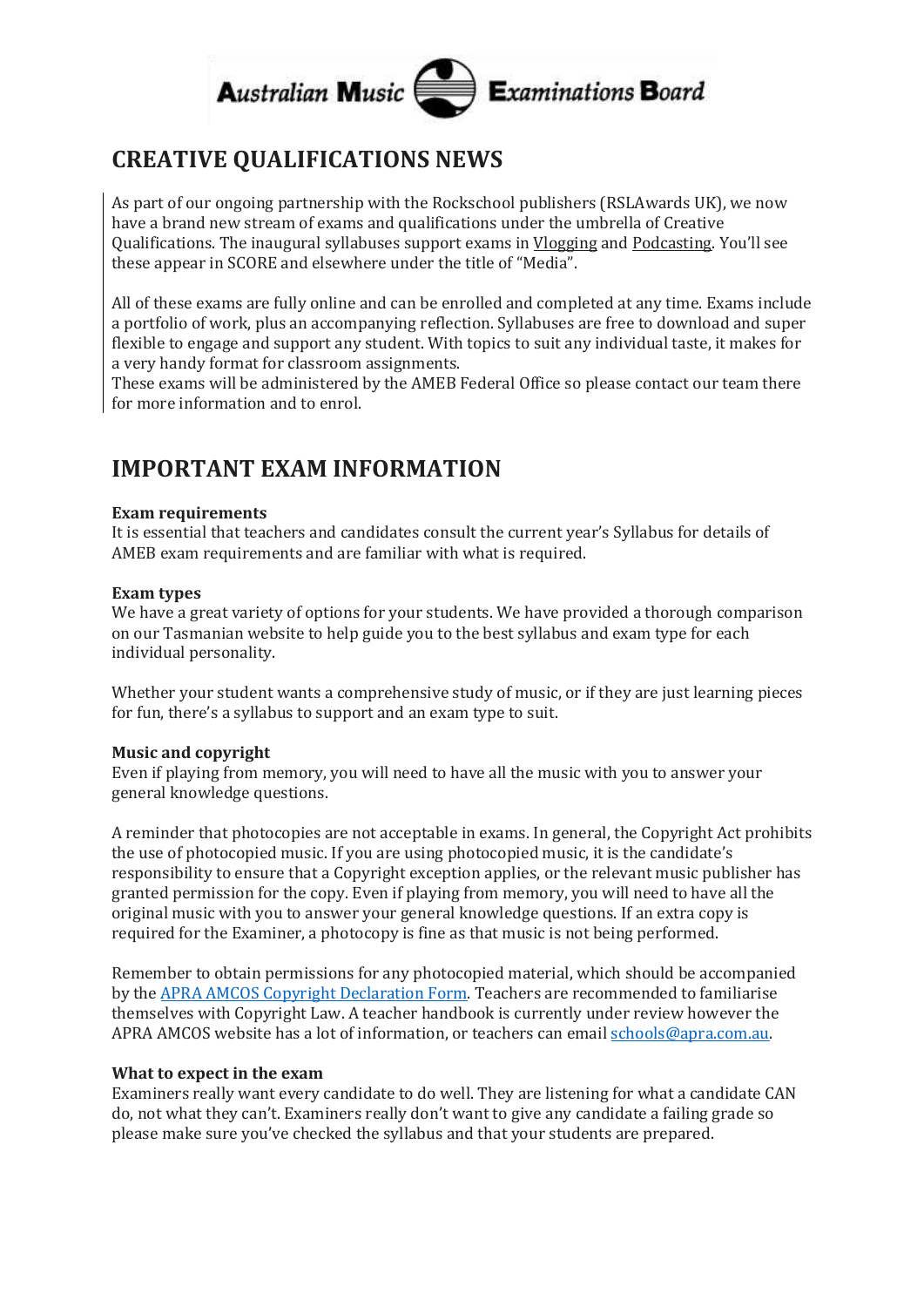

#### **Trainee Examiners**

To ensure that the AMEB's high examining standards are maintained there may be a Trainee Examiner present during Level 1 and 2 exams. Candidates should be aware that they will only receive their Report from the Supervising Examiner. We'll let you know on the day of the exam that an Examiner in Training will be present. If you feel your candidate will require more notice or it will be a serious issue for them, please contact the office.

#### **Exam warm up and practice**

Access to venues prior to the day is available guaranteed for Level 3 Candidates. We greatly appreciate the support of our partners for the use of their venues but it should be noted that AMEB does not own these premises. Access for exams is by negotiation and warm up rooms are never guaranteed – they are a bonus, rather than an inclusion. We also aim for a standard venue offering across the state and, in fairness to candidates who may not be able to access the venue ahead of time in some locations, we are unable to offer such a service anywhere.

If such a room is available, it should be noted that the time each Candidate has in the room is brief – it's for the purposes of WARM UP, and not rehearsal. Please ensure that your student and their accompanist have had ample time to prepare ahead of exam day.

## <span id="page-12-0"></span>**SCORE INFORMATION**

#### **Coming this year...**

We've done a LOT more work than just developing the Unique ID feature. There will be a new look to the front of SCORE that will make life easier for newcomers, your dashboard area will also have a facelift and be streamlined to make enrolments and exam management much easier, you'll also have the ability to quick-fill details for your students with the support of the new Unique ID feature. We'll be providing more information closer to the launch date so please stay tuned to our ENews.

#### **How to get started**

Head to Score at [https://tas.ameb.edu.au/.](https://tas.ameb.edu.au/) We recommend adding it to your browser favourites but, if you lose this web address, we'll always have a direct link on the home page of our website. Register as an Account Holder. This could be as a teacher, parent, or adult learning (ie candidate aged 18+). If you fall under two of those categories, we recommend selecting "Teacher" as your main profile. Once you've entered your details, you'll receive an email to confirm it all – click to confirm and you can begin enrolling.

#### **Creating an enrolment**

Once you've logged in, you'll be greeted with a Dashboard. The large buttons will update to reflect your exam enrolments but, to begin, the shortcut menu on the left includes *Buy Exams and Courses*. This will then give you the option to choose either *Practical and Theory* or *Online*.

Once you've selected the exam you're looking for, enter your candidate's information. Please ensure their name and details are entered correctly. This is the name that will appear on their certificate and other details enable us to cross-reference other accreditation.

Please do enter teacher and parent information – it's really helpful for when we have questions about availability, accompanists and other occasional variables of the scheduling process.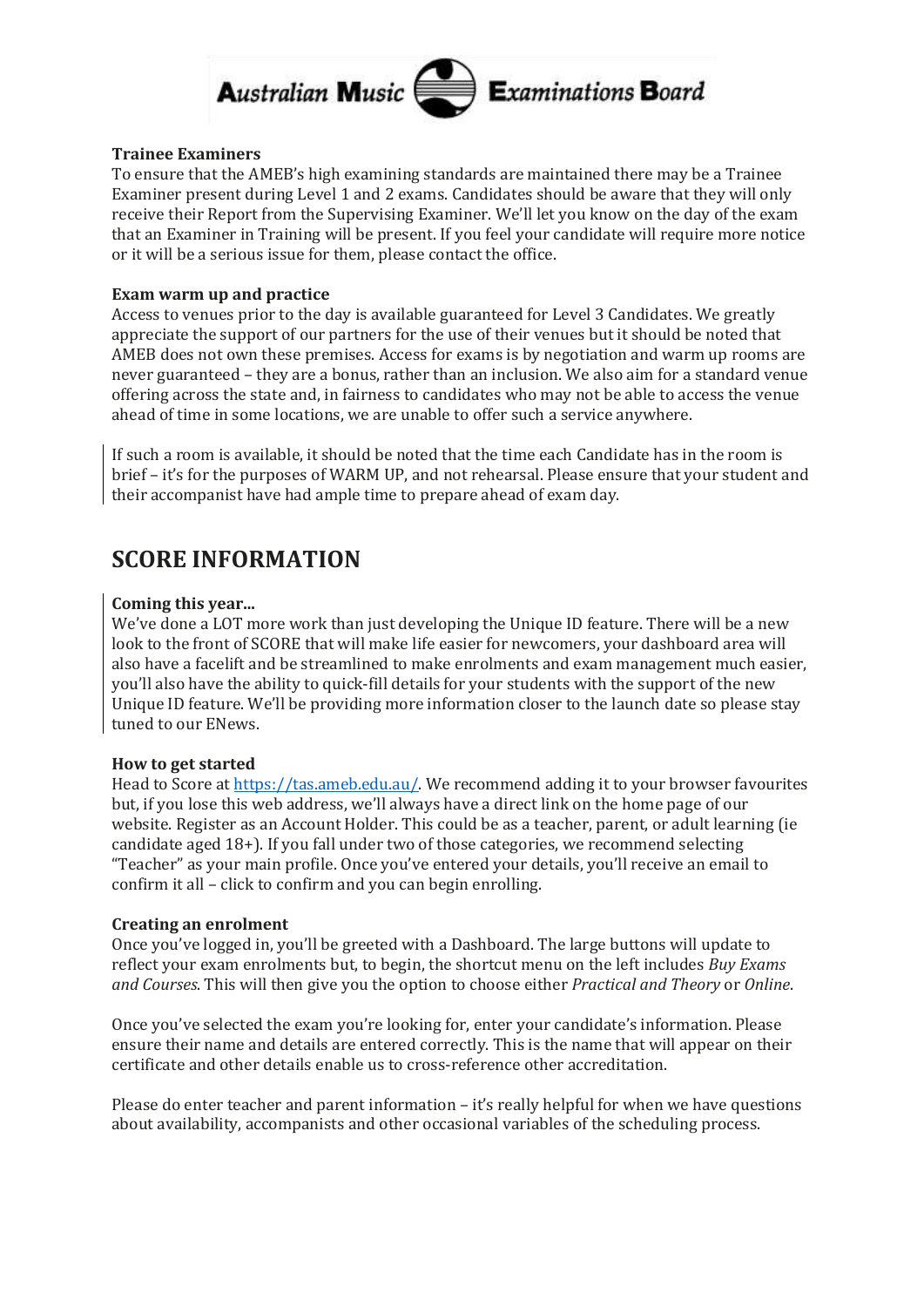## **Australian Music Examinations Board**

Candidates with special needs should include some information regarding their situation, what assistance would be of use on the day, and anything else that we should be aware of in order to best support them.

You can add multiple candidates in one sitting and pay for them all at the end. Please note that you only be able to enter candidates for one syllabus at a time. If you want to enter candidates in a different syllabus, confirm the first set. Before proceeding to payment, go back to the dashboard and start the process again with the next syllabus. Don't worry – all your enrolments are saved and waiting for when you're ready in the shopping cart.

Once you've entered all your candidates, click the little shopping trolley or *Cart* button. You can double check all the details here and edit anything that needs to be changed before proceeding to payment. Please note that payment is required at this point, prior to the enrolment being confirmed.

#### **What happens next?**

You'll receive an automated email, confirming the enrolment/s. This will be accompanied by an invoice (with \$0 balance).

When your exam has been scheduled, you'll receive an email to let you know. Log into Score again and click on *My Practical Exams* to view and download the exam time, venue, and other information. You'll find a link to this in the little, blue, actions cog next to each exam. You'll also need to print this notification (single-sided) for the candidate to take on exam day.

Once the exam has been completed, we'll upload the Examiner's Report. Again, you'll receive an email to let you know that it's ready for you. Log in and go to the same place – *My Practical Exams*. A new option in the blue Actions list will have appeared so you can view your results.

We'll then post out (eligible) certificates as normal.

#### **Did you know…**

- If you're a teacher or a parent, there is a quick-fill button on each candidate's enrolment that you can use so you don't need to complete the same details again.
- You can manage your own details through Score, such as to check the enrolment or change information (eg new address) at any time. Please make sure you keep your address up to date so your certificates reach their destination. Some details need to be brought to the attention of the AMEB Tasmania Office so, if you are unable to change them, please just get in touch.
- You can request a refund through SCORE any time prior to enrolments closing.
- There's a shortcut to re-enrol your candidates in *My Practical Exams*. Use the selection tick box for the candidate to enrol in a new exam and then click *Re-enroll Candidates*.
- There is a help desk where you can lodge a query or a request for help. This can be found in the side menu under *Support.*
- There are more SCORE fun facts on our website on the Exam Information page.
- We are here to help. If you're having difficulty navigating your way through Score, can't find the session or specialty you're looking for, or perhaps are just nervous using it for the first time – give us a call and we'll happily walk you through it.

#### **New feature: Private venues**

If you're requesting paper-based Theory of Music exams, or want to hold an exam day at your own studio, you can set up your own venue within SCORE. Head to the Venues section of the menu and pop in your details.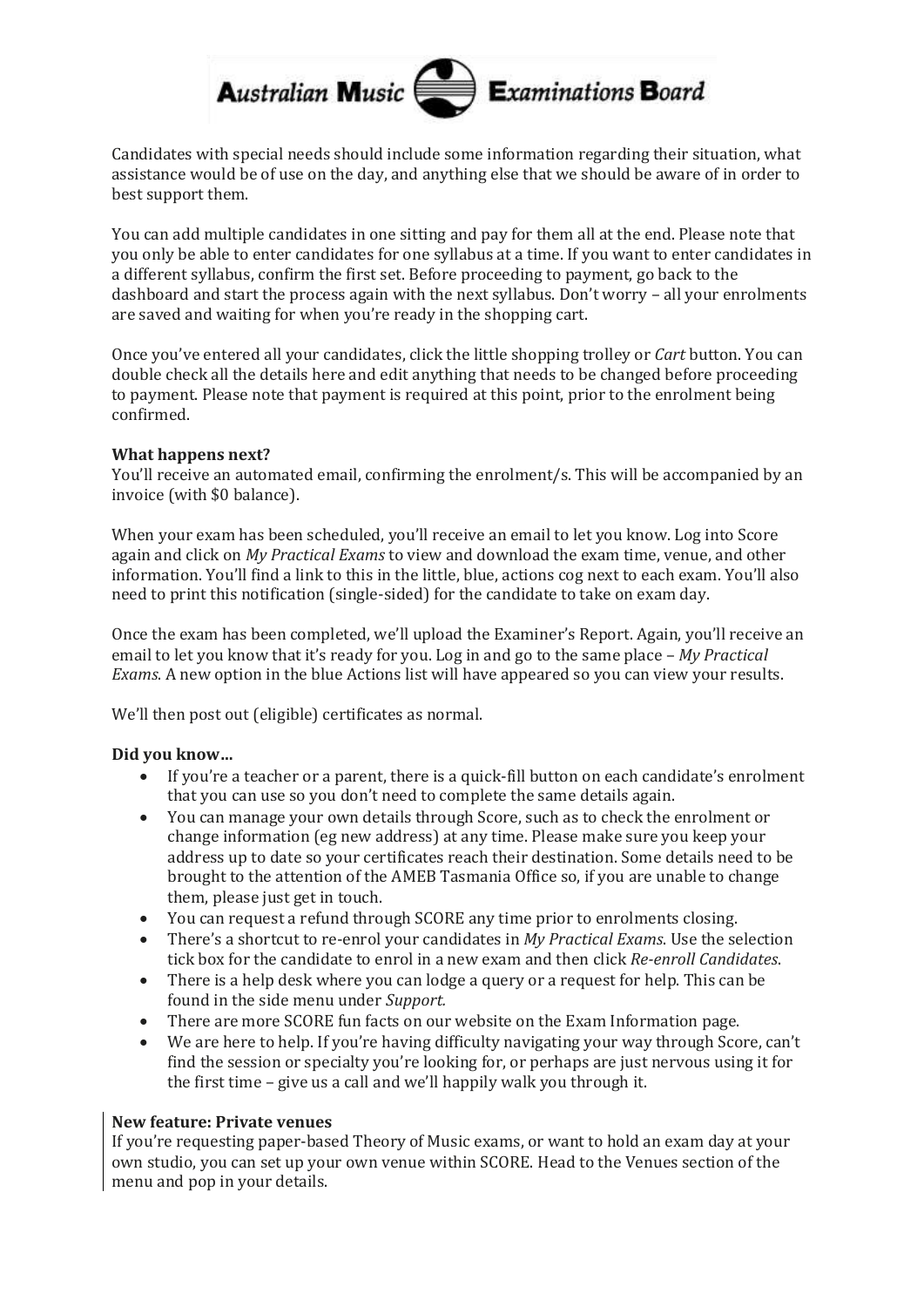

## <span id="page-14-0"></span>**SCHEDULE AND FEE UPDATES**

We made a few adjustments to the exam session dates last year and, with the exception of the school terms shifting on us, these have worked very well. 2022 exam dates are largely based on the previous year, with a few adjustments to work around holidays (including Session 1 moving back to April) and our scheduled Score changeover in July. Please note that the final week of Session 5 will now be prioritised for our Candidates undertaking TCE exams.

You'll be able to enrol in two main sessions for any and all practical exams. Furthermore, there are two weekend-long sessions for which the following syllabuses and grades can enrol: Piano: all grades, all syllabuses (except Rockschool) Associate Diploma (all specialties) Licentiate Diploma (all specialties) Each of these weekends will be available in both Hobart and Launceston. Non-piano Diploma candidates will need to contact the AMEB Tasmania office to enrol.

We set our enrolment closing dates with the intention of scheduling exams and providing confirmation 4 to 6 weeks in advance of your exam day. If you happen to miss the closing date for a session, please do give us a call as we may be able to slot you in. Please just be aware that this will attract an admin fee due to the manual and slightly fiddly nature of this process. Enrolments for the shorter (weekend) sessions will close as close as possible to the session itself – we appreciate your feedback on this, and the knowledge that you don't need quite as much of a heads up as to your scheduled exam time.

Some syllabuses and grades, such as Teaching, may be assessed in discussion with the Tasmanian office – please get in touch to chat about your options.

If you're interested in any of the following exams, please note that they're managed by our Federal office:

- FMusA
- Rockschool Popular Music Theory
- Rockschool Music Production
- Rockschool Professional Diplomas
- Rockschool PAA
- Rockschool Creative Qualifications

All of these exams are available year-round and most can be done online at your own pace. Head to our website to find out how to enrol or find out more.

Our full schedule of session dates is available in a downloadable version from our website and can be found at the back of this handbook. Annual exam fees are also listed on the website. Fees vary depending on the duration of the exam and contribute to administration and the related costs of Examiner, Supervisor, and venue fees.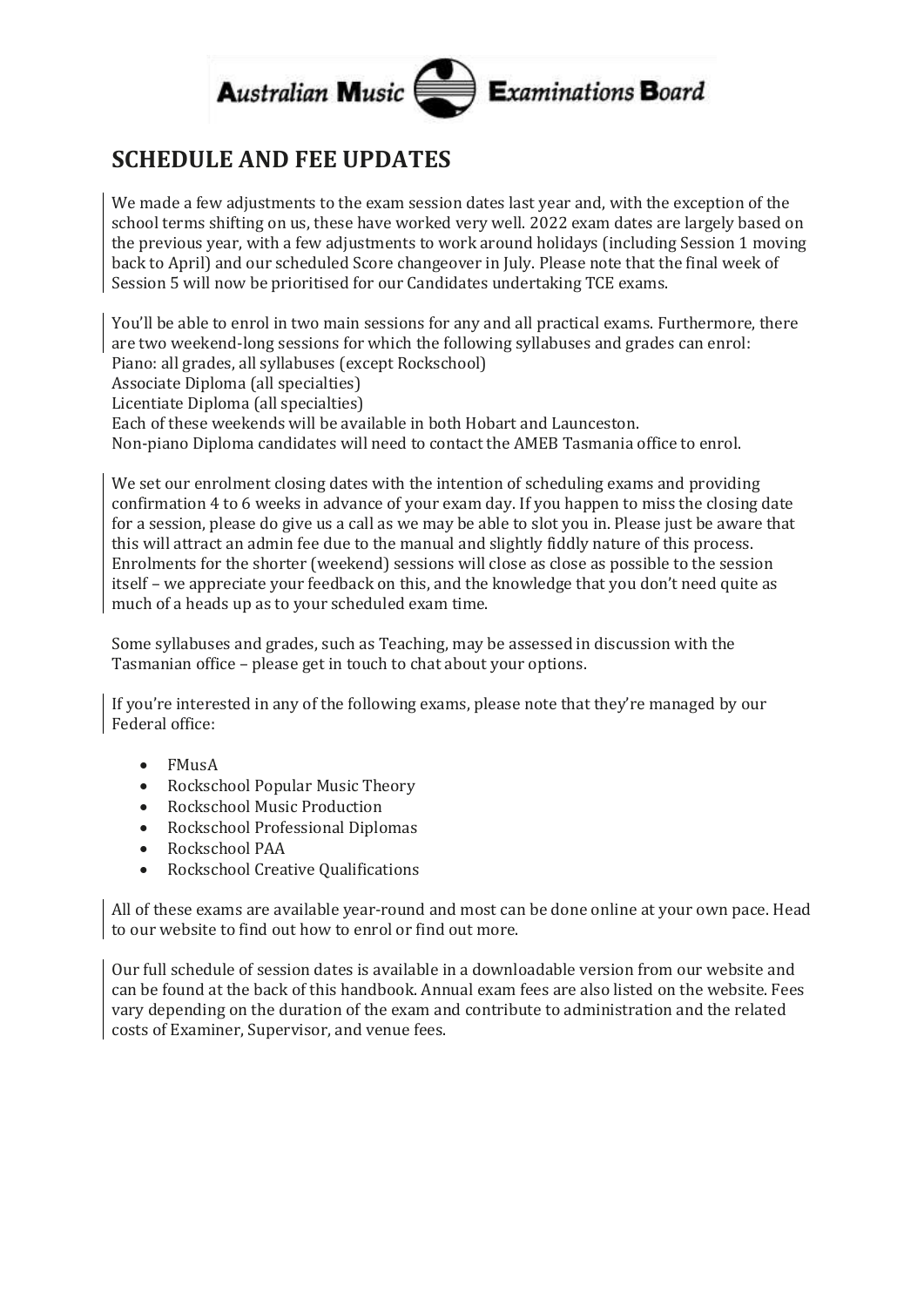

## <span id="page-15-0"></span>**TEACHING AND LEARNING RESOURCES**

The Syllabus is our number one source of information and thoroughly outlines all that you need to prepare for an exam.

#### **Apps for learning**

The re-designed *MyTempo* App is conceived to work with AMEB Recorded Accompaniments and enables the user to change the speed of the recording for enhanced practice. The new MyTempo app features a range of new and enhanced functions to better support students and is available for both Apple and Android devices.

The *REPLAY* App supports Rockschool specifically and allows learners to change the tempo of their backing track, select bars to loop repeatedly, change the key and more. The App can be downloaded via the [Rockschool UK website.](https://cloud.rslawards.com/shop/replay)

#### **Publications**

We support teaching and learning with our range of highly regarded publications, including carefully graded repertoire books, technical work books, handbooks, sight reading examples etc.

#### **Recorded accompaniment**

CDs of recorded accompaniment have been developed (in some instruments) for students in remote communities or difficult financials situations. These recordings may be used in exams but the student must provide the device to play them. Available through th[e AMEB Fed website.](https://www.ameb.edu.au/shop/syllabuses-study-resources/ameb-recorded-accompaniments.html) If you're just looking for one or two tracks, or simply prefer digital, they're available on a number of platforms, such as iTunes and Google Play.

#### **Workshops, seminars and masterclasses**

We aim to curate workshops and seminars on topics of interest to teachers and students. Please let us know if you would like support with a particular teaching topic, or if you have an idea for a workshop.

#### **Open Day take 2!**

While these plans didn't quite go as we hoped in 2020, we're committed to bringing you the latest, and making sure you can ask all your burning questions to ensure you're up to date and across what you need. So we're remaining optimistic about this year. Join us for a day of AMEBinspired info, syllabus updates, and examiner panels in both Launceston and Hobart. There'll also be various workshops across the year as we begin to better understand the "new normal". Make sure you're subscribed to our ENews and Facebook page to find out the latest about those events, and how we're working to keep everyone safe.

#### **Facebook**

Like us on Facebook [\(/AMEBTasmania\)](https://www.facebook.com/AMEBTasmania) to stay up to date with all sorts of things – events, PD opportunities, sales and discount offers, research that supports the case for more arts for everyone, and so much more.

#### **Theory**

Practice exams are available as downloadable PDFs from the AMEB Federal website and the online courses have excellent walkthroughs and demonstrations of how to use the software. Online Exam purchases include unlimited practice exams. If you enrol your students, you can track their practice exams, and identify those areas that you might need to continue to work on. Analytical notes and prepared scores are also available through the AMEB Federal website.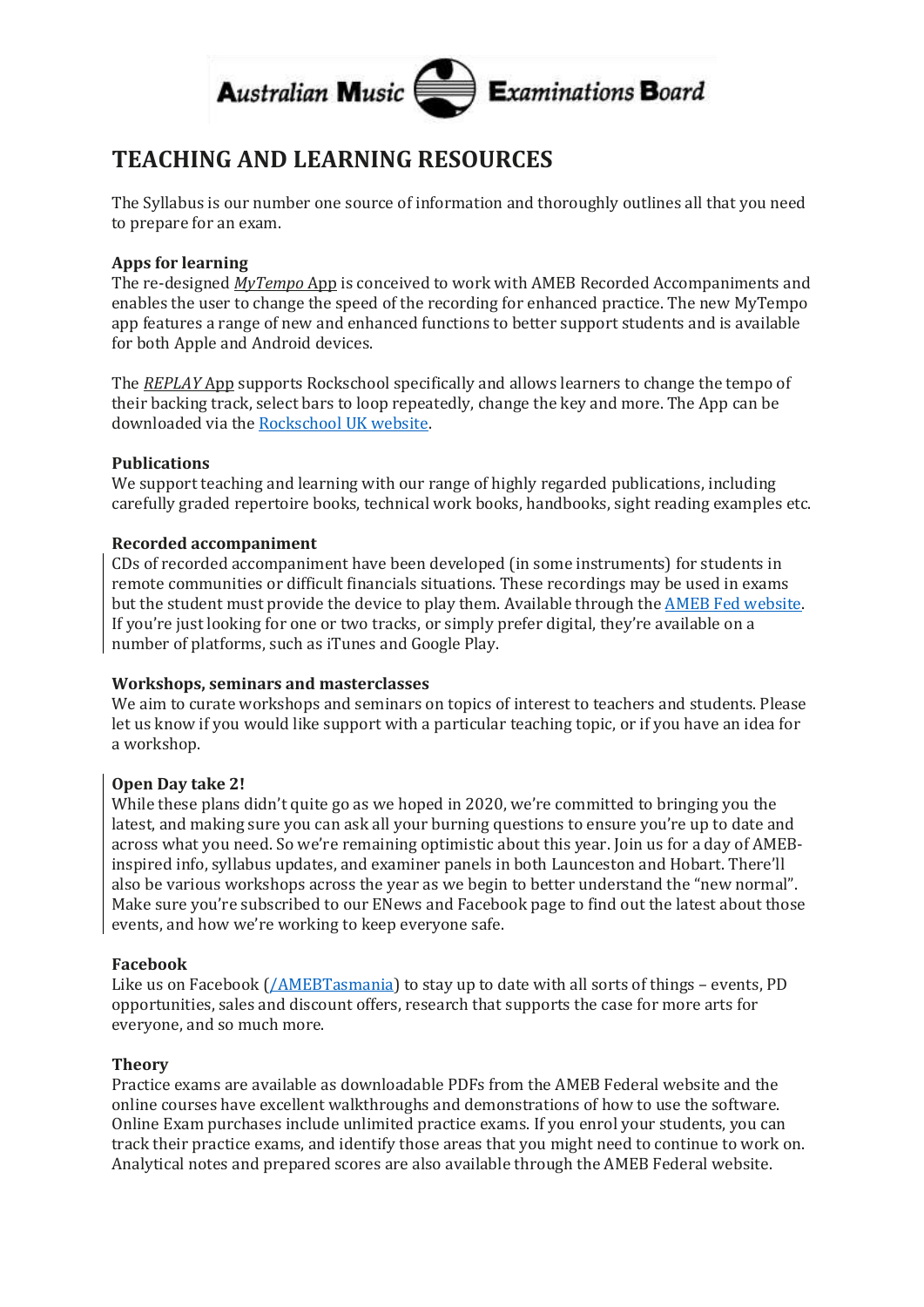

## <span id="page-16-0"></span>**GENERAL EXAM PREP POINTERS**

We have a section on our [website](https://www.utas.edu.au/australian-music-examinations-board/subjects-and-syllabuses/helpful-hints) with lots of helpful hints for your students, and we strongly recommend you (and they, and their parents) have a read as part of your exam preparation. You can also have a look at our News items on our website to read a summary of our Examiners' observations from last year. They have identified some common areas that might help with your exam preparation.

When preparing for Comprehensive exams, include aural, sight reading, and general knowledge as integral parts of your normal lesson routine. These are equally important for Repertoire exams – despite not being examined separately in the exam, they're still fundamental elements of musicianship and will be assessed through the pieces presented.

Encourage students to be calm at and during their music exam. Nerves can manifest in all manner of ways so, where possible, arrange performances for groups of your students before the exam so that they have some opportunities to present to an audience (eg Eisteddfod, studio soiree, mock exam). And be mindful of the stressors that parents and you can inadvertently place on them – kids in particular are really great at picking up when someone else is nervous or concerned.

Instil a measured preparation before commencing each requirement, rather than commencing as soon as invited.

Suggest students ask politely for clarification if they are unsure about the requirement or question being asked of them by the examiner.

Remind students that pauses during the exam are probably because the examiner is making their assessment notes and is an indication of neither positive nor negative progress.

Instruct students to wear appropriate clothing that is also neat and comfortable, including shoes (eg suitable for pedalling or heels won't disrupt breathing).

#### **After the exam**

We appreciate that you and your student will be very anxious to hear of their results. These can take up to a few weeks to get to you (especially in longer sessions). A number of things can delay getting reports issued: Examiners may hold onto a batch of reports until they've completed all of their exam days; the admin team might need to prioritise ongoing exam days; there may have been an error in an enrolment that needs clarification before reports can be issued; and so on.

Please help us to manage expectations by letting students and parents know about this timeline and rest assured that we're not withholding reports just because we want to.

When reading the report, be receptive to comments and suggestions after the music exam. Read your students' exam reports with an understanding that you were not present in the exam itself. Be aware that what you covered in preparation may not have translated to the day.

Interpret your students' results as one person's opinion on one day of a student's learning life, not as a definitive statement of their potential or ability. Use comments and suggestions to reflect upon your own ideas and teaching strategies and as a guide for continued growth of the student.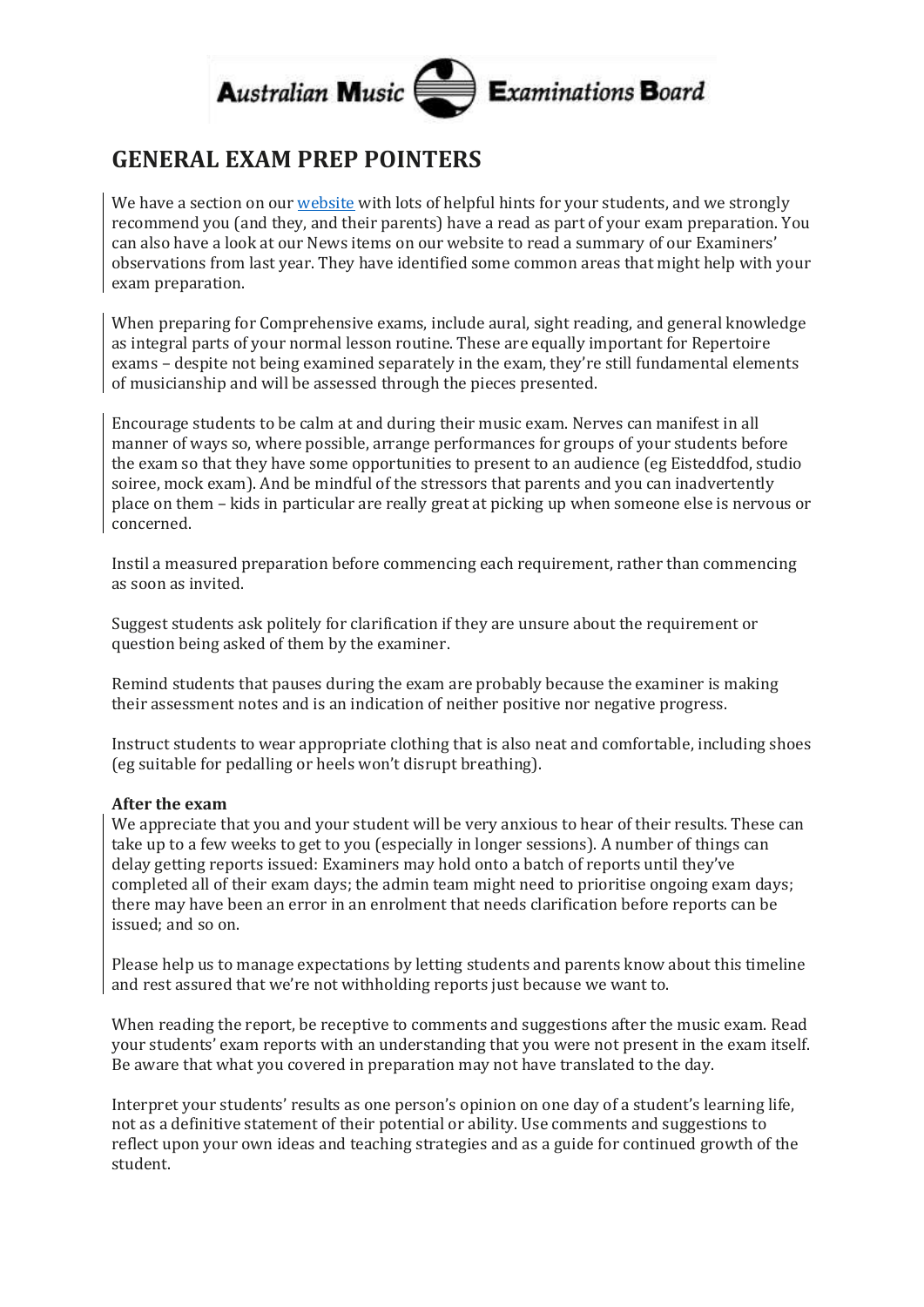

## <span id="page-17-0"></span>**EXAM PREP CHECKLIST**

Double-check all technical, repertoire and other requirements against the relevant Syllabus you've enrolled in (do not mix old and new syllabus material). Grade Books, Manual List repertoire and other details do change from time to time.

Prepare your repertoire form. We have a new system in SCORE that will allow you to do this ahead of the day but please remember to complete this a minimum of 72 hours ahead of your exam. If you're not able to do that, please print the form, and complete it manually to bring with you on the day. We'll have more detail in the Exam Notification.

Write the titles of the pieces by referring to the current syllabus as your guide, rather than referring to the music books being used. This is a handy double-check of the repertoire you've selected.

You no longer need to print out your Exam Notification but the Exam Supervisor on the day will need to sight it – this could be on a device or the printed paper.

Have all music/text ready.

For Music, this includes:

- Originals or photocopies accompanied by permissions;
- Put tabs on the pages to make the pieces easy to find;
- Page turning has been included in lessons and rehearsals (eg memorising or photocopying relevant pages);
- Erase any general knowledge references on the music well before the exam so that they get used to the appearance of the presentation copy in preparatory practice.

For Speech & Drama, this includes:

- Any memorised interpretations should be accompanied by one copy of all passages presented in the program (bringing a copy is optional for original talks in senior grades);
- Two copies of reading material, including prose, poetry and drama readings one for the student, and one for the examiner, including anthology poems in Drama & Performance, and any reading task for Voice & Communication (Note: it is not necessary to bring a second copy of the candidate's choice of consecutive reading pages from a prose text. The prose text itself will be sufficient to enable the examiner to choose a short passage to be read);
- Drama & Communication Folios should include the words of all the texts and selfdevised dialogue used in the performance;
- Any edited passages should either be copied or re-typed so that only the character and/or words the candidate is presenting are shown
- Written material should be neat, accurate and easily accessible place tabs on pages of text to find easily and quickly.
- Help the Examiner by presenting all material in a display file or similar, in order of presentation.

Check the venue address and assist your students with instructions on how to get there. Consider where to park ahead of the day.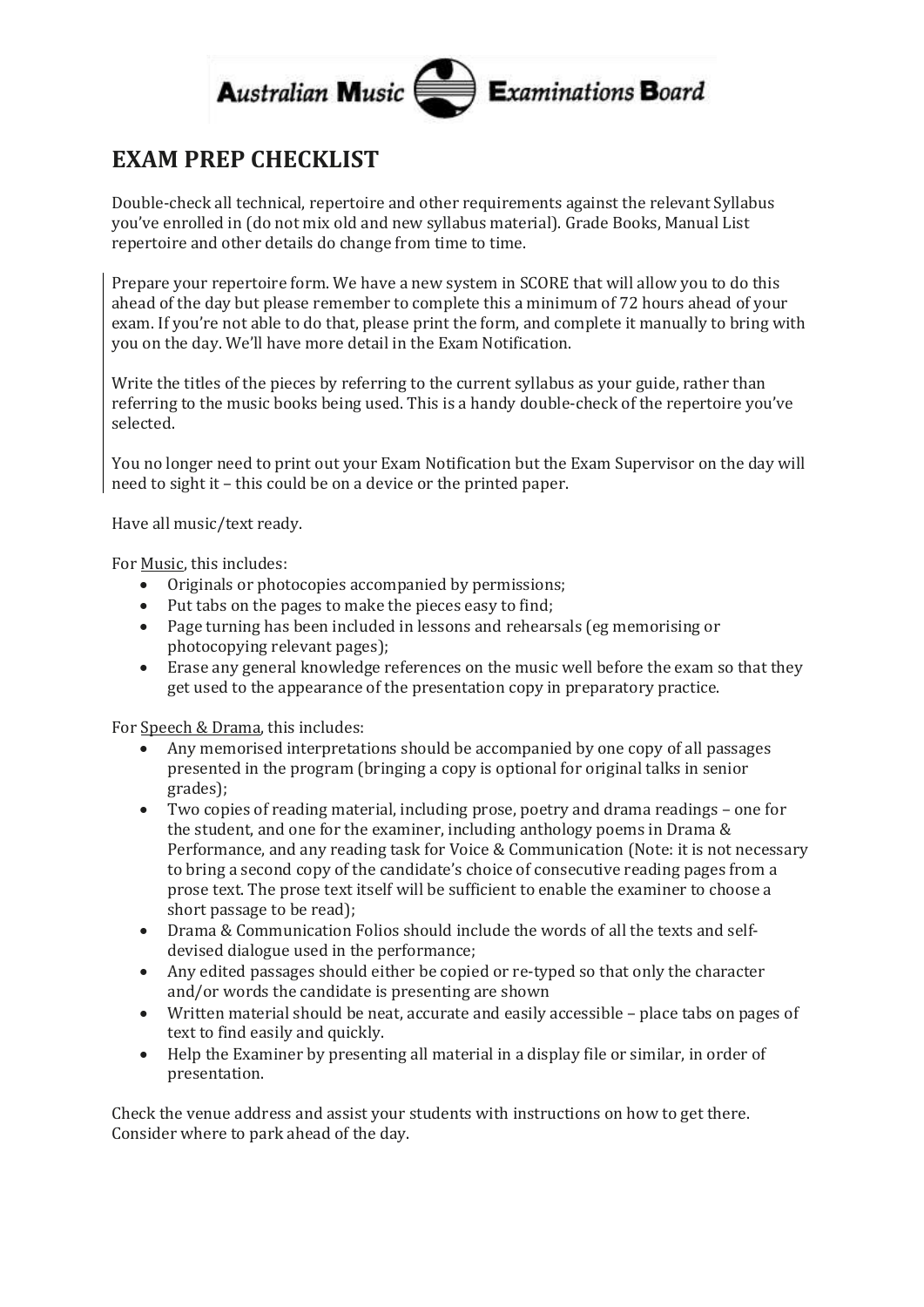

Remind students to arrive at the exam venue at least fifteen minutes before their allocated exam time. Have a strategy you can suggest for parents to use if they arrive too early, or if the exam start is delayed unexpectedly.

Remind all visitors (including teachers and parents) that they are required to follow the directions of Exam Supervisors.

Remember that waiting rooms (and warm up room, if available) are not a teaching studio.

## <span id="page-18-0"></span>**MUSIC CANDIDATE PREPARATION TIPS**

Observe and include minimum speeds for technical work in your preparatory lessons. Exceeding these tempi a little in practice is a useful strategy to ensure that students achieve the minimum tempo with comfort.

## <span id="page-18-1"></span>**SPEECH & DRAMA CANDIDATE PREPARATION TIPS**

Appropriate choice of clothing can aid in the overall impression a Speech candidate makes in the exam. Encourage candidates to select one outfit that is functional and can accommodate all the various characterisations, eras and styles of delivery being presented, and is suited to the movements, gestures or props supporting their delivery. Clothing should not be distracting either to candidate or to Examiner. School uniforms are acceptable.

## <span id="page-18-2"></span>**TEACHERS' RESPONSIBILITIES**

#### **Communication**

If you're the enroller, whether you're under a school or registered as a teacher, it is your responsibility to ensure all exam notifications, reports, and other communiques are provided to your students and/or their parents.

We will do all we can to keep you up to date with new opportunities, changes to the Syllabuses, and important things you might need to know. You can stay in the loop through our [ENews,](https://www.utas.edu.au/australian-music-examinations-board/news-and-events2/events/ameb-2020-open-days) and our [AMEB Tasmania Facebook Page.](https://www.facebook.com/AMEBTasmania)

#### **Exam sessions**

Please be prepared for an exam to be scheduled at any time during the selected session. Yes, this does include all seven days of the week.

#### **Conflicts of interest**

Many of our Examiners hold their position due to their excellent teaching capabilities and we recognise that Tassie's a small place. For this reason, there is a section on the enrolment form for you to let us know of any Examiners we should avoid assigning to your exam. Please note that requests for specific Examiners are viewed as potential conflicts of interest and will not be indulged.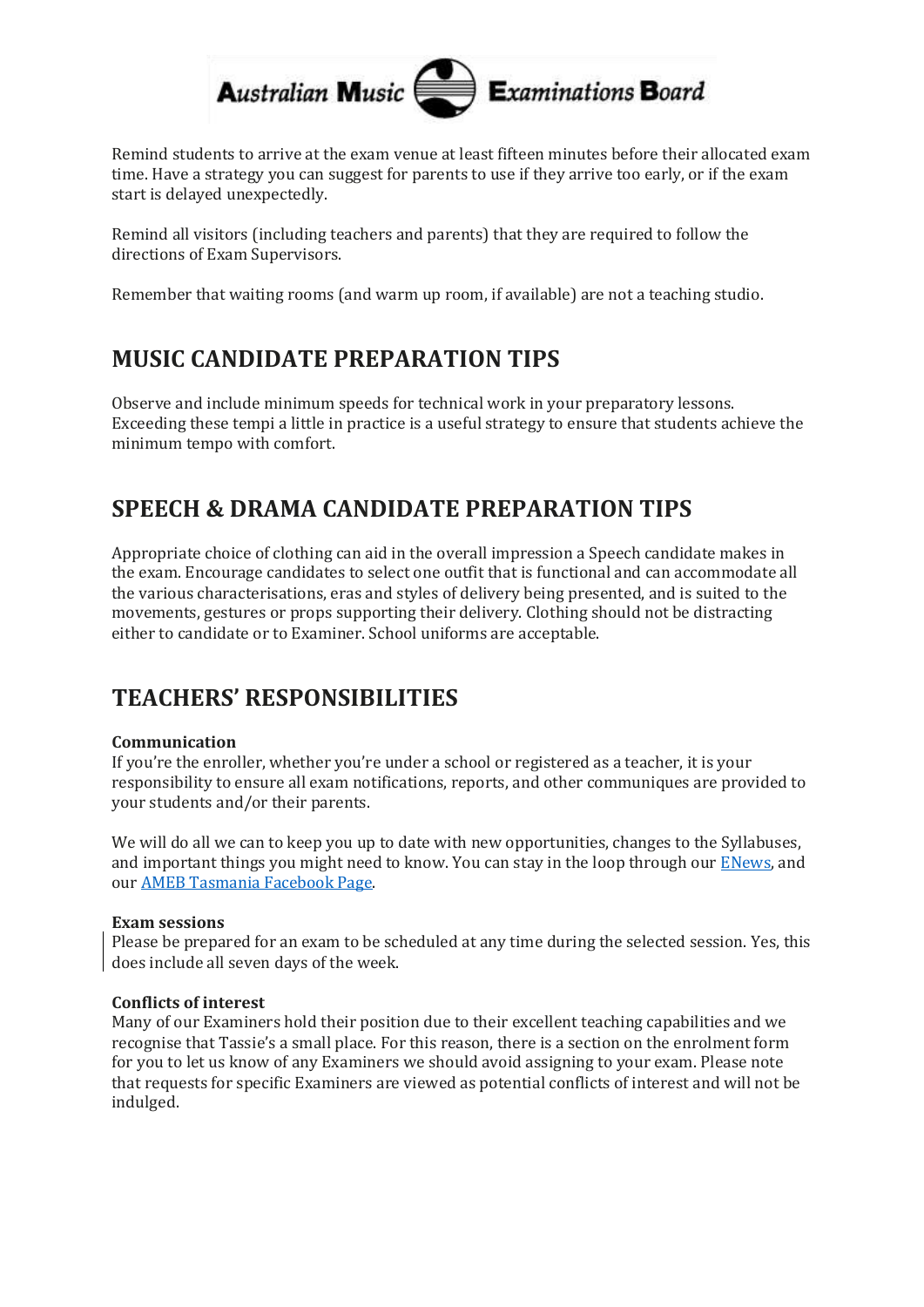

#### **Can't make an exam**

There is a section in the enrolment form for you to note compulsory school activities and religious holidays. Please note that we can not be held responsible for scheduling an exam at a time your student isn't available if you haven't provided this information.

If something comes up and availability changes, please get in touch – the sooner the better! Shifting an exam time has many flow on effects, but we will certainly take a look at it the options for you. The earlier you let us know, the more likelihood of an alternative being available, especially if it's before the exam has been scheduled. Also, check our policies to know where you stand regarding refunds and transfer fees.

Last minute situations preventing a candidate from attending their exam, may be eligible for special consideration, IF we're aware ahead of time. Operationally, advanced warning also allows us to get the message to the Examiner, Supervisor, and anyone else who needs to know, and there may even be a hopeful candidate waiting in the wings for your timeslot.

We appreciate that life happens and, from time to time, a change may be needed to your scheduled exam time. There are a lot of considerations that go into setting these times and many factors at play that may mean a change can not be accommodated. As such, we have listed the main scenarios, possible alternatives, and associated fees on our website.

#### **Policies**

Our policies sit on our website and are complemented by our social media Code of Conduct (available on our Facebook Page). The majority of our candidates are under 18 and, while we take everyone's welfare seriously, we pay special care to ensure that those who are more vulnerable are protected. If, at any time, a member of the AMEB team requests you to modify your behaviour or leave a venue, you must comply.

We respect the privacy of candidates, and all those for whom we store personal details, and use our best endeavours to maintain confidentiality and respect. All AMEB communication about exams is normally with the enrolling account holder, who might be the teacher, parent or guardian or (in the case of 18+ years) the candidate themselves. Please note that we may ask you to provide information that will allow us to confirm your identity before we can discuss a candidate's exam details.

## <span id="page-19-0"></span>**COVID-19 UPDATES**

#### **Safety and wellbeing**

Keeping our team, candidates, and community safe is our first priority. We continue to take guidance from the health and Government advice, and we aim to remain agile in response to this continually changing environment. Thank you for your support and cooperation with these measures and understanding through all the challenges.

If you feel that you should not attend a face-to-face exam, Recorded Exams remain an option for all syllabuses (except Diplomas). Please have a read of the options on our website, on our *Syllabuses* page.

Please ensure you remain up to date with your responsibilities for exam day. Our website has our Pandemic Processes, which outlines what we're doing to keep you safe, and how we need your help.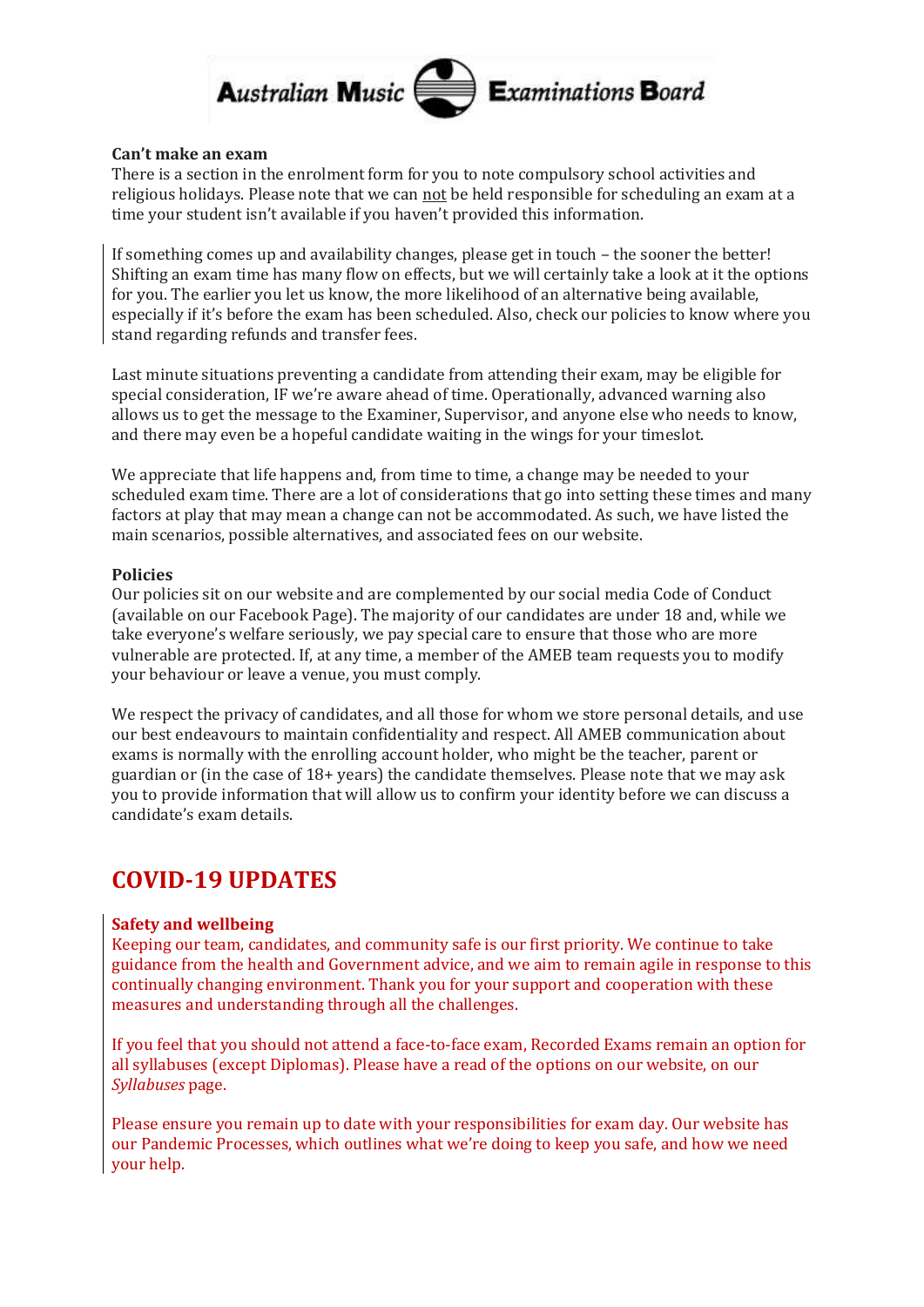

#### **Vaccination requirements**

Please note that some venues are now mandating that any visitors, which includes all AMEB exam day attendees, must be fully vaccinated or hold a valid medical exemption. We will provide full details ahead of your exam, including the venue requirements and any evidence that may need to be supplied. We greatly appreciate your help with ensuring all exam day attendees are fully aware and able to comply with those requirements.

#### **Accompaniment and copyright licencing**

A reminder that the Screen Sharing Licence has now expired.

#### **We're here to help**

Wondering what options might be available to you? Worried about your personal circumstances? Unsure if you should turn up on exam day? Please get in touch. We're humans, too, and we want to see you safe and your students thriving through this craziness.

## <span id="page-20-0"></span>**CONTACT US**

**Quick reference contacts:** [infotas@ameb.edu.au](mailto:infotas@ameb.edu.au) **03 6226 7337**

The team in the AMEB Tasmania State Office is here to help. Please note, however, that UTAS buildings remain closed to public so please get in touch to chat or catch up elsewhere. Our office is located in the Centre for the Arts, UTAS: 37 Hunter Street Hobart Level 2, Room 115

Exams Coordinator – Kirsty Whittaker [kwhittaker@ameb.edu.au](mailto:kwhittaker@ameb.edu.au) 03 6226 7337

Please note that Kirsty works part time, with hours shifting slightly in 2022 to: Monday, 9am to 2:30pm, Tuesday, 9am to 2pm Wednesday, 9am to 2:30pm Friday, 9am to 5pm

State Manager – Michelle Forbes [mforbes@ameb.edu.au](mailto:mforbes@ameb.edu.au) 03 6226 7337

#### **AMEB Federal team**

Federal exam enrolments: 03 8660 5800 Federal exam enrolments: [rockschool@ameb.edu.au](mailto:rockschool@ameb.edu.au) AMEB Online Shop[: ameb.edu.au](https://www.ameb.edu.au/) SCORE and other Federal support: 1300 725 709 or [online@ameb.edu.au](mailto:online@ameb.edu.au)

Please remember to keep us updated with any changes to your contact details either via Score or by contacting the office.